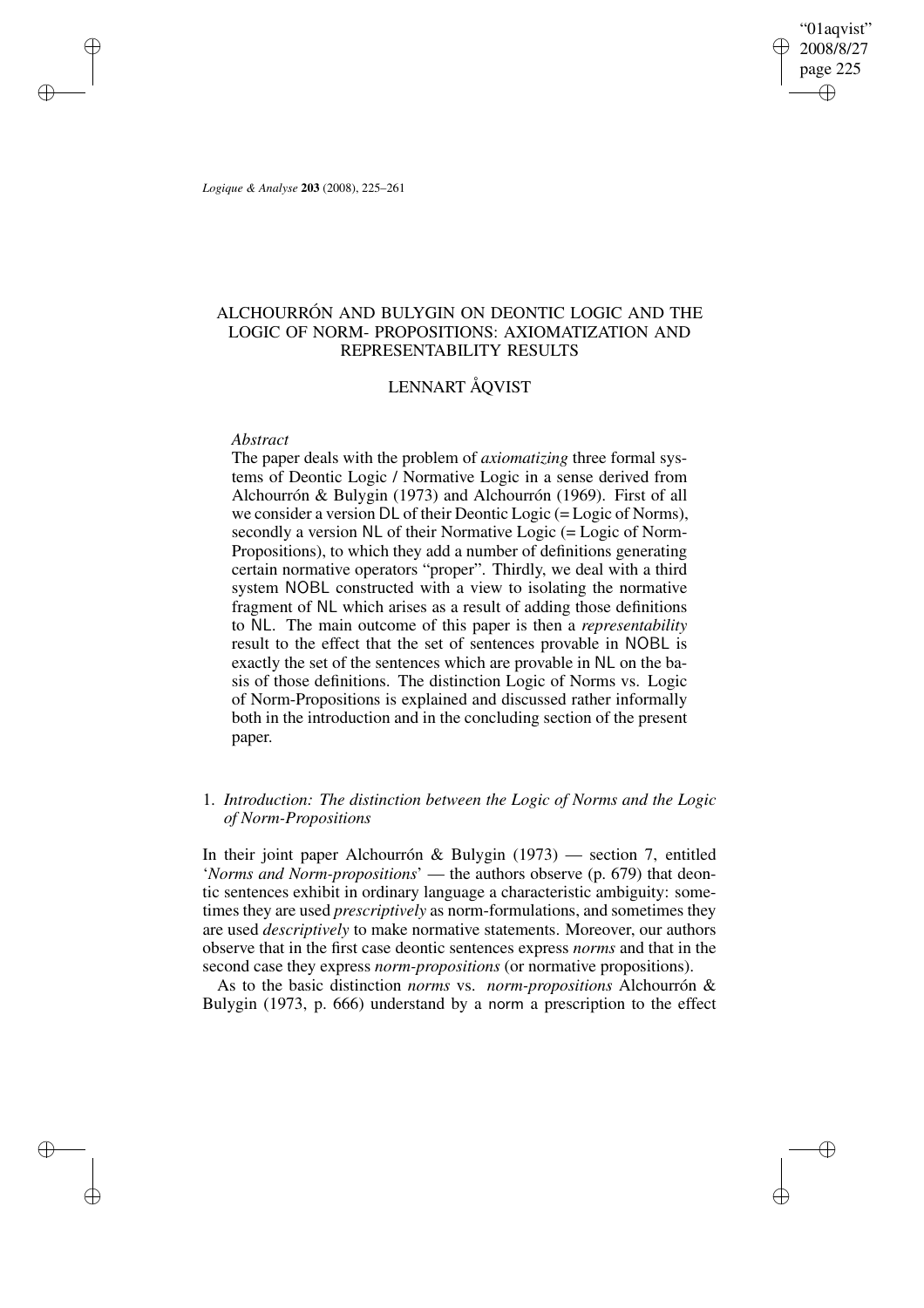"01aqvist" 2008/8/27 page 226 ✐ ✐

✐

✐

### 226 LENNART ÅQVIST

that something *ought to* or *may* or *must not* be done, i.e. a prescription enjoining, permitting or prohibiting certain actions or states of affairs; whereas they take norm-propositions (p. 680) to convey information about the deontic status of certain actions or states of affairs, like that of being *obligatory* or *permitted* or *prohibited* by a certain legislative authority x, who promulgates (issues) norms to various effects, say that such-and-such an action or state of affairs *ought to* or *may* or *must not* be done or realized. We note that a norm-proposition in this sense does not have to 'literally' *prescribe* anything whatsoever, it may merely *describe* or *record* the empirical fact that a certain norm has actually been promulgated (issued) by the legislative authority in question.

On the basis of their fundamental norm vs. norm-proposition distinction Alchourrón & Bulygin (1973, p. 680) are then in a position to argue, successfully in my opinion, that a number of important consequential distinctions have to be heeded and to be seriously explored:

# (I) *Prescriptive vs. descriptive deontic* sentences *and* operators

Our authors stipulate that the usual symbols  $O$  and  $P$  shall stand for prescriptive deontic operators, to be read respectively as 'it ought to be that' and 'it may be that'. Furthermore, they introduce three new symbols OBLx,  $PRMx$  and  $prmx$  for descriptive deontic operators, to be read (descriptively) as 'it is obligatory according to x that', 'it is strongly permitted by  $x$ that', and 'it is weakly permitted by  $x$  that'. [Here, I allow myself to use the notation employed below in this paper of mine.] A slightly improved terminological point with respect to the present distinction: in the sequel we shall throughout speak of O and P (and the defined operator  $Ph$ , 'it must not be that') just as our deontic (= prescriptive) operators, and we shall speak of the three new operators (together with the defined operator  $PROHBx$ , 'it is prohibited by  $x$  that') as our normative (= descriptive) operators. This point goes back to the earlier paper Alchourrón (1969).

# (II) *Prescriptive vs. descriptive* interpretation *(*sense*,* use*) of deontic sentences*

As was already suggested above, when interpreted prescriptively, deontic sentences express norms, when interpreted descriptively, they express normpropositions.

At this juncture, Alchourrón & Bulygin (1973, p. 680) make the important observation that the logical properties of norms and those of normpropositions are in fact different, whence they recommend — as a cautious policy — that the logical properties of norms and norm-propositions be *investigated separately* (in order to find out whether and under what circumstances they are 'isomorphic', as has been claimed by quite a few deontic

✐

✐

✐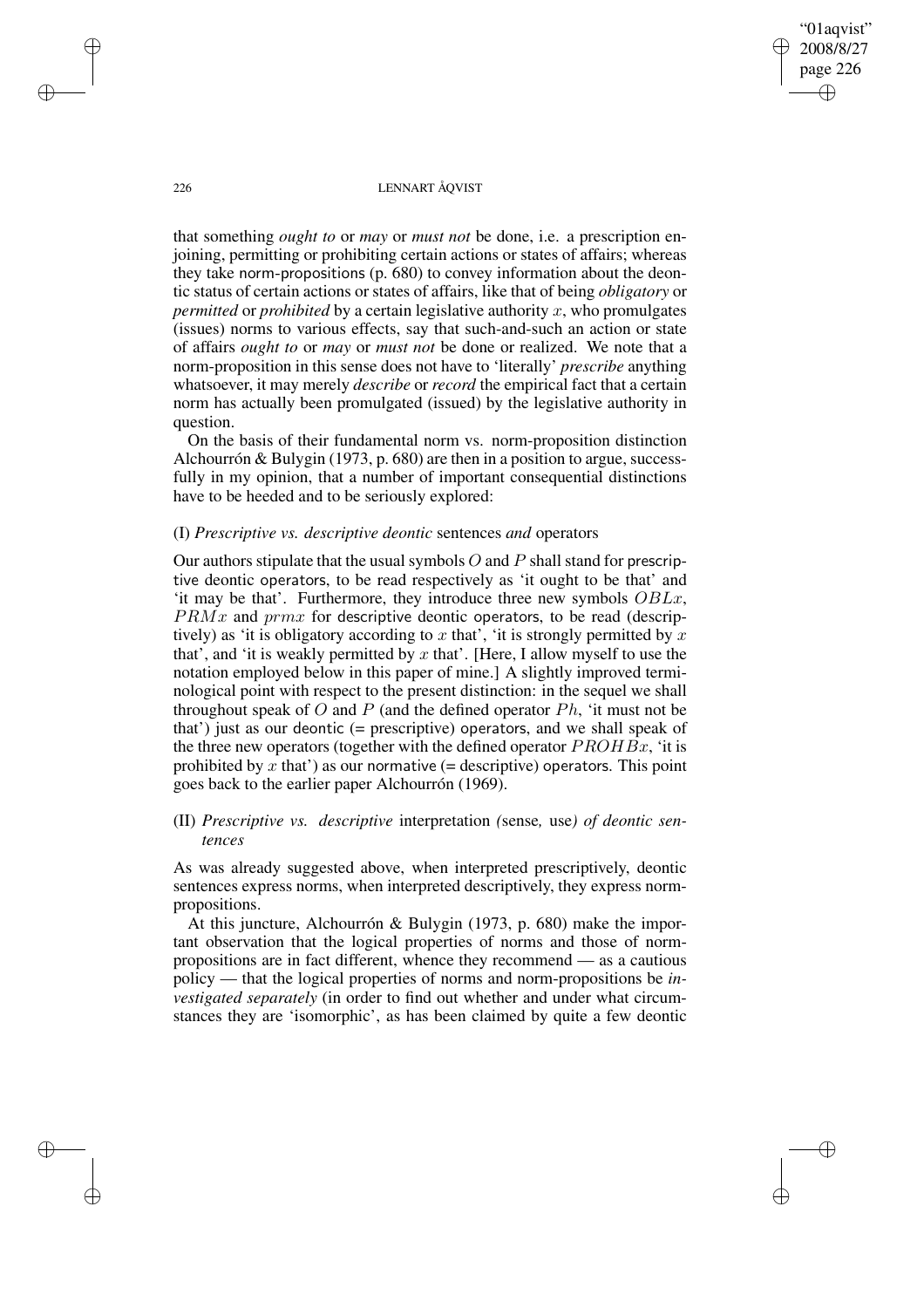✐

#### ALCHOURRÓN & BULYGIN: DEONTIC LOGIC & LOGIC OF NORM-PROPOSITIONS 227

logicians and legal philosophers). This observation leads our authors to emphasize strongly the following distinction:

# (III) *Deontic Logic (in the sense of the Logic of Norms) vs. Normative Logic (in the sense of the Logic of Norm-Propositions)*

Deontic Logic in this sense is then taken to be that of the prescriptive operators O and P, while Normative Logic (in the present sense) will be that of the descriptive operators  $OBLx$ ,  $PRMx$  and  $prmx$ . A very fruitful insight of our authors, again going back to Alchourrón (1969), is now to the effect that Normative Logic can be construed as an *extension* of Deontic Logic a manoeuvre which must be regarded as an ingenious innovation indeed.

My purpose in this paper is to consider the formal systems suggested by Alchourrón & Bulygin (1973) and Alchourrón (1969) for Deontic Logic and Normative Logic (in the special sense just mentioned) from a standpoint a bit different from their own, viz. that of so-called *possible worlds semantics*. As appears from the title of this paper, we shall be especially interested in obtaining *axiomatization* and *representability* results for certain systems which are closely related (though not identical) to those suggested by our authors, but are based on the same fundamental ideas. Our standpoint leads us to emphasize the well known distinction between (i) the syntax, (ii) the semantics or model theory, and (iii) the proof theory or axiomatics, for any logical system to be considered.

The plan of this paper is then as follows.

✐

✐

✐

✐

First of all, in Section 2 *infra* we present a version DL of the Alchourrón-Bulygin Deontic Logic (= their Logic of Norms). In point of expressive power, our version will be seen to be slightly richer than the version originally due to our colleagues.

In Section 3 we then present a version NL of the Alchourrón-Bulygin Normative Logic (= Logic of Norm-Propositions). We must observe, however, that NL is not yet the "descriptive" logic of norm-propositions in the strict sense of being a logic for the three new descriptive operators OBLx, PRMx and prmx, because NL lacks, in its *primitive* (undefined) logical notation, those three new operators. Instead, Alchourrón and Bulygin construe their analogue of NL as the result of adding to the primitive vocabulary of their "prescriptive" analogue of our  $DL$  a new operator  $N$  (or indexed family {Nx} with x denoting some appropriate *agent*) which they take to represent the dyadic relation of promulgation. Nevertheless, NL proves to be a highly interesting logic inasmuch as the three normative operators  $OBLx$ ,  $PRMx$ and prmx turn out to be *definable* in terms of the new operator N plus the old deontic operators "proper", viz. O and P; this is shown in Section 4 *infra*.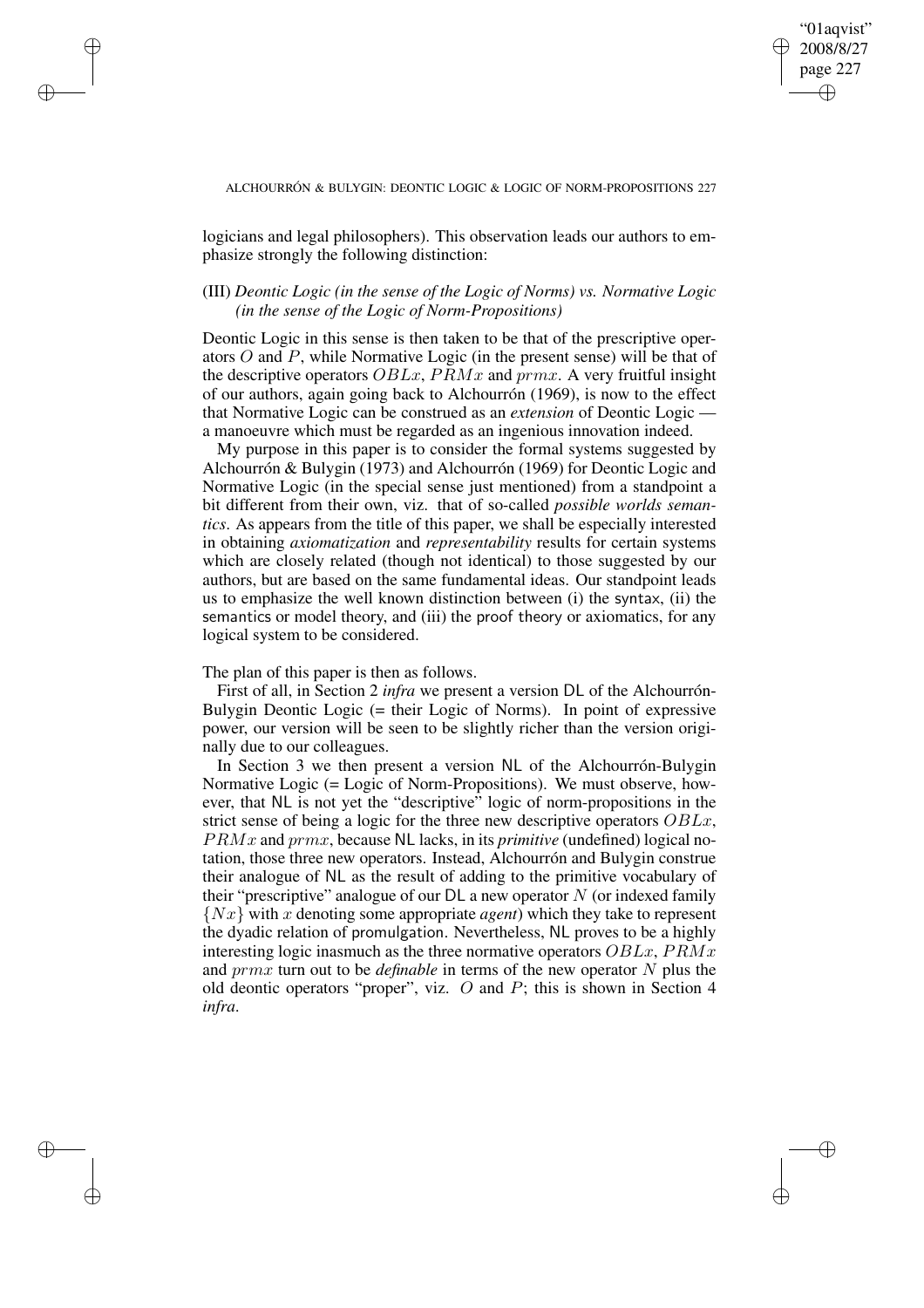"01aqvist" 2008/8/27 page 228 ✐ ✐

✐

✐

#### 228 LENNART ÅQVIST

In Section 5 we eventually arrive at an extension NOBL of DL, which differs from NL in having the normative operators in its *primitive* (undefined) logical notation, unlike the promulgation operator  $N$ , which is not forthcoming in the basic vocabulary of NOBL at all. The manoeuvre of thus working with three logical systems, viz. DL, NL and NOBL, instead of just two as in Alchourrón & Bulygin (1973), enables us to formulate rigorously the problem which occupies us in Sections 6 and 7: *exactly which* NOBL-sentences are provable in NL on the basis of the definitions given in Section 4 above? Our solution to this problem is given in Section 7 in the form of a Translation or Representability Theorem [THEOREM IV], which asserts that the set of sentences provable in NOBL is precisely the set of those sentences which are provable in NL on the basis of the definitions under consideration. This representability result is in effect the main outcome of the present paper. As to the proof of THEOREM IV we shall rely on our soundness  $\&$  completeness results for the three logics DL, NL and NOBL given in Theorems I–III below (Sections 2, 3 and 5).

Finally, in the concluding Section 8 we discuss some issues of an independent and general interest.

### *Remarks*

(1) Our logics will deviate from those developed by Alchourrón and Bulygin in the following respects: (i) As pointed out above, we work with three systems (DL, NL, NOBL) instead of just two (their analogue of DL, their analogue of NL plus definitions in the style of our Section 4). (ii) The alethic modal operators  $\Box$  and  $\diamond$  (for so-called *universal* necessity and possibility, respectively) are primitive in all three of our logics; see also Section 8.3 below). (iii) *Iteration* of prescriptive deontic operators is allowed in all three of our logics; for discussion, see again Section 8.3. (iv) In the system NL we add a primitive operator  $Mx$  interpreted as the dual of the doxastic operator  $Nx$  ("according to x"). (v) Unlike our colleagues we consistently add an agent-index x on all our normative operators under consideration (both in definitions added to the logic NL as well as on the primitive operators in NOBL). (vi) In Alchourrón & Bulygin (1973, pp. 682 ff.) and Alchourrón (1969, pp. 251 ff.) our authors draw attention to a crucial ambiguity in the notion of Negation in Normative Discourse, which derives from the interesting paper von Wright (1959): they point out the need for a careful distinction between *strong* or *internal* negation and *weak* or *external* ("ordinary" propositional, sentential) negation. Our treatment of this highly useful distinction is to be found in Sections 4 and 5.1 below and will be seen to deviate from that of our colleagues in a certain 'tricky' technical respect.

(2) An interesting feature of the Alchourrón-Bulygin method of definitionally introducing the normative operators  $OBLx$ ,  $PRMx$  and  $prmx$  is this:

✐

✐

✐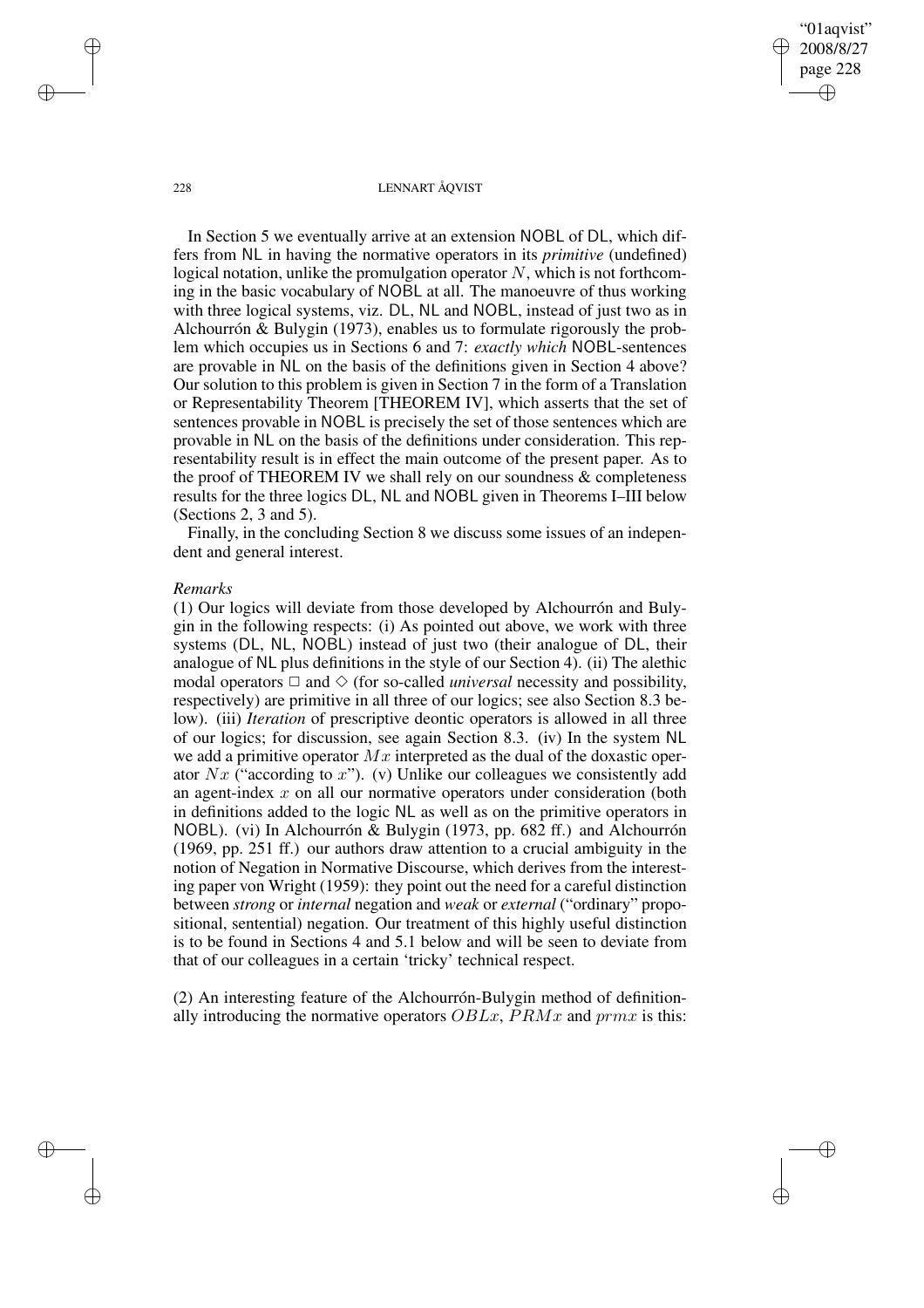✐

#### ALCHOURRÓN & BULYGIN: DEONTIC LOGIC & LOGIC OF NORM-PROPOSITIONS 229

by the definitions D3, D1 and D2 given in Section 4 *infra*, it turns out that the *agent-index*  $x$  in such locutions as

✐

✐

✐

✐

- $OBLxA$  ["it is obligatory according to the agent x that A"]
- *PRMxA* ["it is strongly permitted by the agent x that A"]
- $prmxA$  ["it is weakly permitted by the agent x that A"]

can be separated from the underlying prescriptive deontic operators O and P insofar as these locutions amount to, respectively:

$$
NxOA
$$
 (by D3)  

$$
NxPA
$$
 (by D1)  

$$
MxPA
$$
 (by D2)

the readings of which are given in Section 4, *Remark* (1), below. A definite advantage of this method is, on our view, that the Alchourrón-Bulygin style of definitions automatically leads to satisfaction of the following condition of adequacy that has been advocated by Frändberg (1987, p. 86) with regard to the interpretation of the deontic operators O and P: they should have *the same meaning* whether they occur in the scope of the promulgation operator  $Nx/Mx$  or not [whether, for instance, they appear in a "genuine" legal statement or in the corresponding "non-genuine" legal statement].<sup>1</sup>

(3) We regret being unable in this paper to deal with the authors' very interesting and intriguing discussion of such important notions as *isomorphism*

Let me also mention that my present approach to the *genuine* vs. *non-genuine* distinction was hinted at in the contribution Åqvist (1973), where it was discussed in a less formal way than here.

<sup>1</sup> Frändberg (1987, p. 85 f.) explains the distinction *genuine* vs. *non-genuine* legal statements in a way that makes it virtually coincident with the Alchourrón-Bulygin one *prescriptive* [deontic] vs. *descriptive* [normative] sentences, e.g. legal statements. He then goes on to assert (*ibid*.) that a genuine legal statement is "lacking in true value" and "is neither true nor false", whereas a non-genuine legal statement "as such has true value, that is to say, it is either true or false". However, it is difficult to see how this assertion can be reconciled with Frändberg's adequacy condition to the effect that deontic operators like O and P are to have *the same meaning whether* they appear in a genuine legal statement *or* in the corresponding non-genuine legal statement. Given that we accept the Frändberg adequacy condition as a plausible one (as I think we should), a similar criticism may be directed against various adherents of the view that genuine legal statements are neither true nor false while non-genuine ones are true or false, e.g. Hedenius (1941, ch. II), Wedberg (1951, pp. 252 f., 261), von Wright (1963, p. 104 f.) and von Wright (1989, p. 872). At any rate, it is clear that the Alchourrón-Bulygin method of introducing normative operators by means of definitions in terms of their promulgation operator  $N$  (or  $Nx$ ) provides an elegant escape from the present difficulty.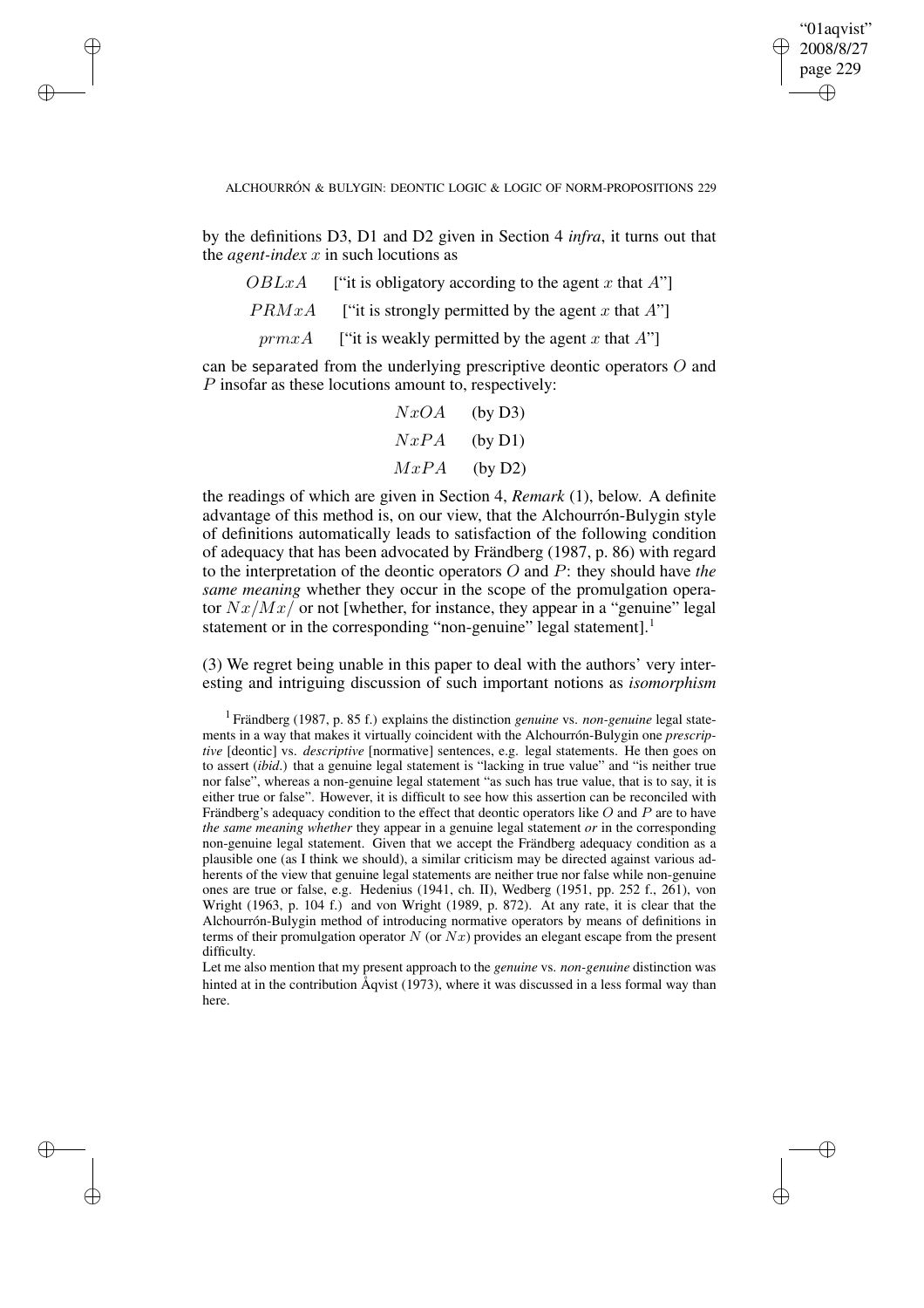"01aqvist" 2008/8/27 page 230 ✐ ✐

✐

✐

### 230 LENNART ÅQVIST

between the logic of norms and the logic of norm-propositions and the related notions of *consistency* and *completeness* of normative systems. This discussion is heartily recommended, but has to be left to the reader for the time being.

2. *A version* DL *of the Alchourrón-Bulygin Deontic Logic (= Logic of Norms)*

# 2.1. *Syntax of* DL

The *vocabulary* (morphology, alphabet, language) of the system DL is a structure made up of the following disjoint basic syntactic categories:

- (i) An at most denumerable set Prop of *proposition letters*.
- (ii) The *propositional constants* T (*verum*) and  $\perp$  (*falsum*).
- (iii) The *Boolean sentential connectives*  $\sim$ , &,  $\vee$ ,  $\supset$ ,  $\equiv$  with their usual readings.
- (iv) A pair of *monadic* (i.e. one-place) *deontic operators*: O and P, where  $O$  is read as "it ought to be [it must be, it shall be] the case that" and  $P$  as "it may (deontically) be that".
- (v) A pair of one-place *alethic modal operators*:  $\Box$  (for universal necessity) and  $\diamond$  (for universal possibility).

The set Sent<sub>DL</sub> of well formed *sentences* of DL is then recursively defined in the straightforward manner, i.e. in such a way that all proposition letters as well as T and  $\perp$  will be (atomic) DL-sentences; moreover, Sent<sub>DL</sub> will be closed under every connective in the categories (iii)–(v) *supra*.

2.2. *Semantics for* DL*: frames, models and truth conditions*

# DL-*frames*

By a DL-*frame* we mean any ordered pair

$$
F = (W, R)
$$

where:

✐

✐

- (i)  $W(\neq \emptyset)$  is a non-empty set of *possible situations* ("worlds", "points").
- (ii)  $R(\subseteq W \times W)$  is a binary relation on W, heuristically, of *deontic accessibility* or *ideality*, satisfying the following condition:

✐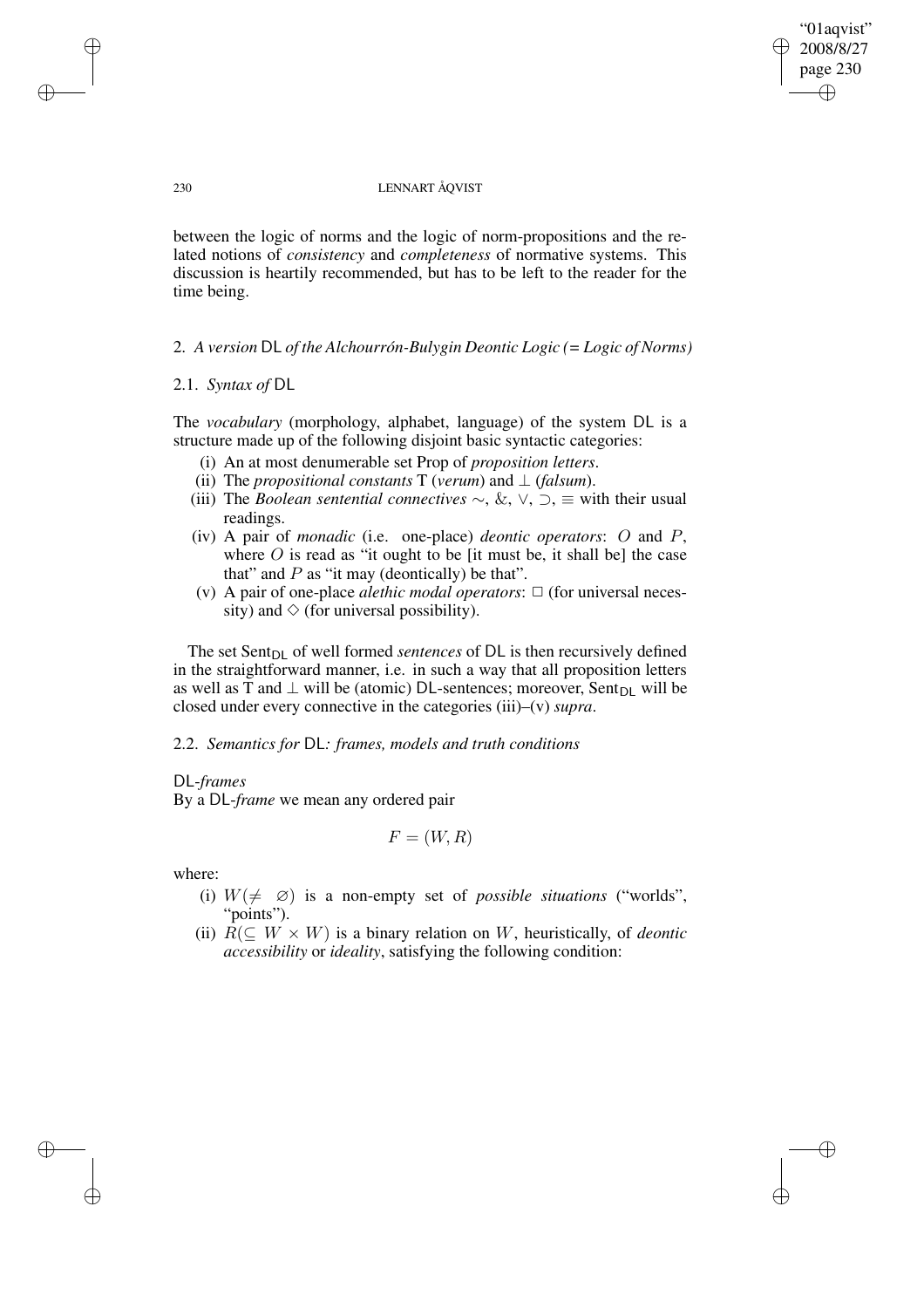✐

ALCHOURRÓN & BULYGIN: DEONTIC LOGIC & LOGIC OF NORM-PROPOSITIONS 231

Ser : For each w in W there is at least one w' in W such that  $wRw'$ . [Read the locution  $wRw'$  as "w' is *ideal* relative to w" or as "w' is *deontically accessible from* w".]

DL-*models*

✐

✐

✐

✐

Let  $F = (W, R)$  be any DL-frame. By a *valuation on* such a frame we mean any binary function  $V$  which associates a truth-value 1 ('truth') or 0 ('falsity') with each ordered pair  $(p, w)$ , where  $p \in$  Prop is a proposition letter and  $w \in W$  is a member of W. In technical jargon, V: Prop  $\times W \rightarrow \{1, 0\}$ .

By a DL-*model* we then mean an ordered triple,

$$
M = (W, R, V)
$$

where the initial pair  $(W, R)$  is a DL-frame and V is a valuation on that frame.

*Truth conditions*, DL-*validity*, DL-*satisfiability and semantic* DL-*entailment* Next, we proceed to define recursively what it means for any DL-sentence A to be *true* at a world (situation, "point")  $w \in W$  *in* a DL-model  $M =$  $(W, R, V)$  [in symbols:  $M, w \models A$ ].

(1)  $M, w \models p$  iff (=if and only if)  $V(p, w) = 1$ , for any p in Prop. (2)  $M, w \models T$ . (3) not:  $M, w \models \bot$ .

If A is a Boolean compound, the recursive definition goes on as usual. We then handle sentences having the characteristic one-place *deontic* and *alethic modal* operators as their main connective as follows:

(4)  $M, w \models OA$  iff  $M, w' \models A$  for each w' in W such that  $wRw'$ .

(5)  $M, w \models \Box A$  iff  $M, w' \models A$  for each w' in W.

The truth conditions for sentences having the 'possibility' operators P and  $\diamond$  as their main connective are obtained in the dual way: just replace "each" by "some" to the right of the "iff" in the last two conditions!

As usual, then, we say that a DL-sentence A is DL-valid (formally:  $\models_{\text{DI}}$  A) iff  $M, w \models A$  for all DL-models M and all w in W. And we say that a set Γ of DL-sentences is DL-*satisfiable* iff there exists a DL-model M together with a world w in W such that for all sentences A in  $\Gamma: M, w \models A$ . We also say that a set Γ of DL-sentences *semantically* DL-*entails* a DL-sentence A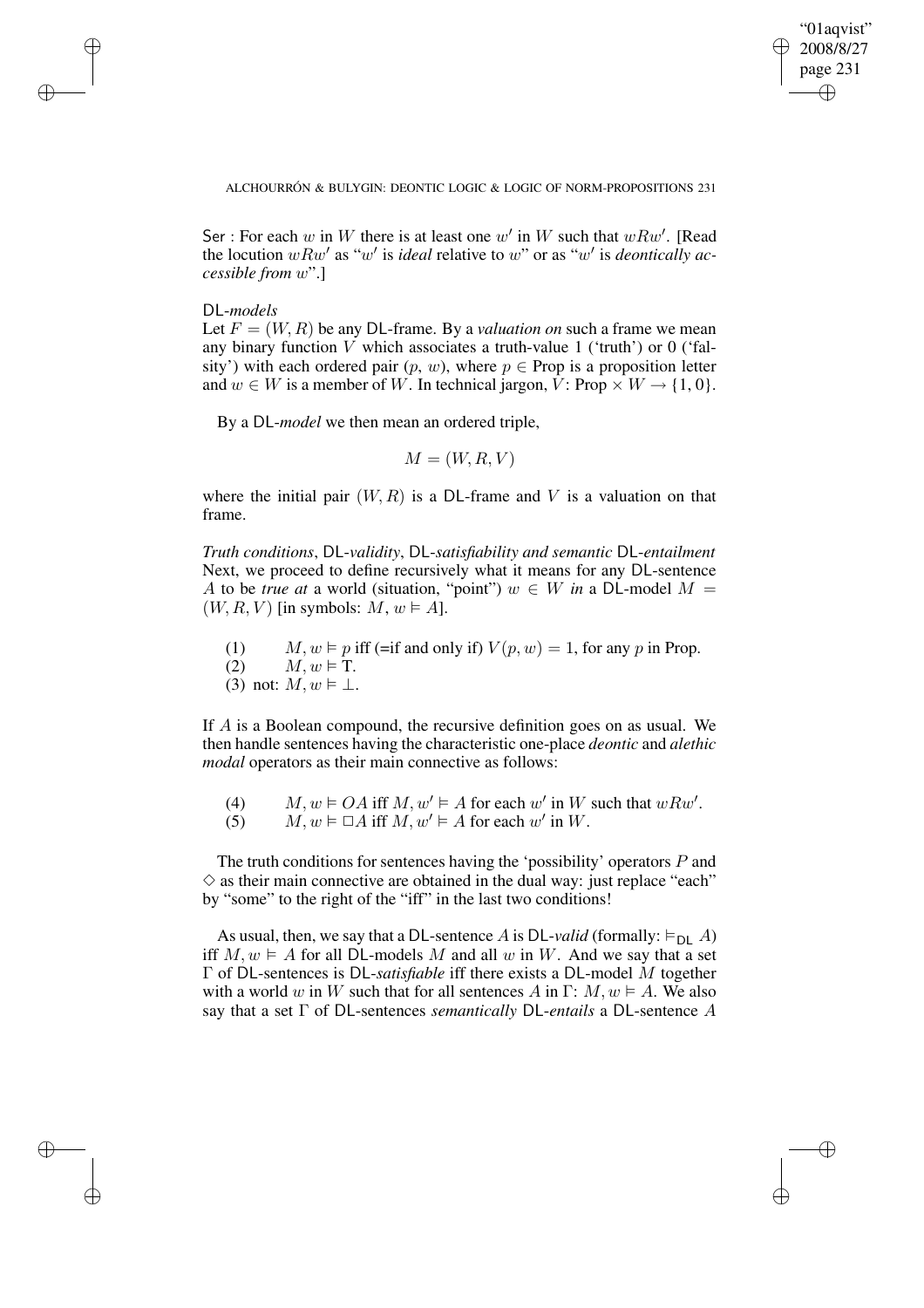✐

### 232 LENNART ÅQVIST

(in symbols:  $\Gamma \models_{\textsf{DL}} A$ ) iff  $\Gamma \cup \{\sim A\}$  is not DL-satisfiable. One then easily obtains that  $A$  is DL-valid iff the empty set (of DL-sentences) semantically DL-entails A.

# 2.3. *On the proof theory of* DL

The axiomatic system DL is determined by one rule of inference (deduction), one rule of proof, and three groups of axiom schemata. They are as follows:

*Rule of inference* mp (modus ponens)

$$
\frac{A, A \supset B}{B}
$$

*Rule of proof* Nec (necessitation for  $\Box$ )

$$
\frac{\vdash A}{\vdash \Box A}
$$

*Axiom schemata*

A0. All truth-functional tautologies over  $Sent_{DL}$ 

A1. S5-schemata for  $\Box, \Diamond$  [i.e.  $\Diamond A \equiv \neg \Box \neg A, \Box(A \supset B) \supset (\Box A \supset \Box B),$  $\Box A \supset A$ ,  $\Box A \supset \Box \Box A$ ,  $\Diamond \Box A \supset A$ ]

A2.

(a)  $\Box A \supset OA^2$ (b)  $O(A \supset B) \supset (OA \supset OB)$ (c)  $PA \equiv \sim O \sim A$ (d)  $OA \supset PA$ 

As usual, the above axiom schemata and rules determine syntactic notions of DL-*provability* and DL-*deducibility* as follows. We say that a sentence A is DL-*provable* [in symbols:  $\vdash_{\text{DL}} A$ , or just  $\vdash A$ ] iff A belongs to the smallest subset of Sent<sub>DL</sub> which (i) contains every instance of A0, A1, A2(a)–(d) as its member, and which (ii) is closed under the rule of inference mp and the rule of proof Nec. And we say that the sentence A is DL-*deducible from* the set  $\Gamma$  ( $\subseteq$  Sent<sub>DL</sub>) of *assumptions* [in symbols:  $\Gamma \vdash_{DL} A$ ] iff there are sentences  $B_1, \ldots, B_k$  in  $\Gamma$ , for some natural number  $k \geq 0$ , such that

2 See Section 8.3 *infra*.

✐

✐

✐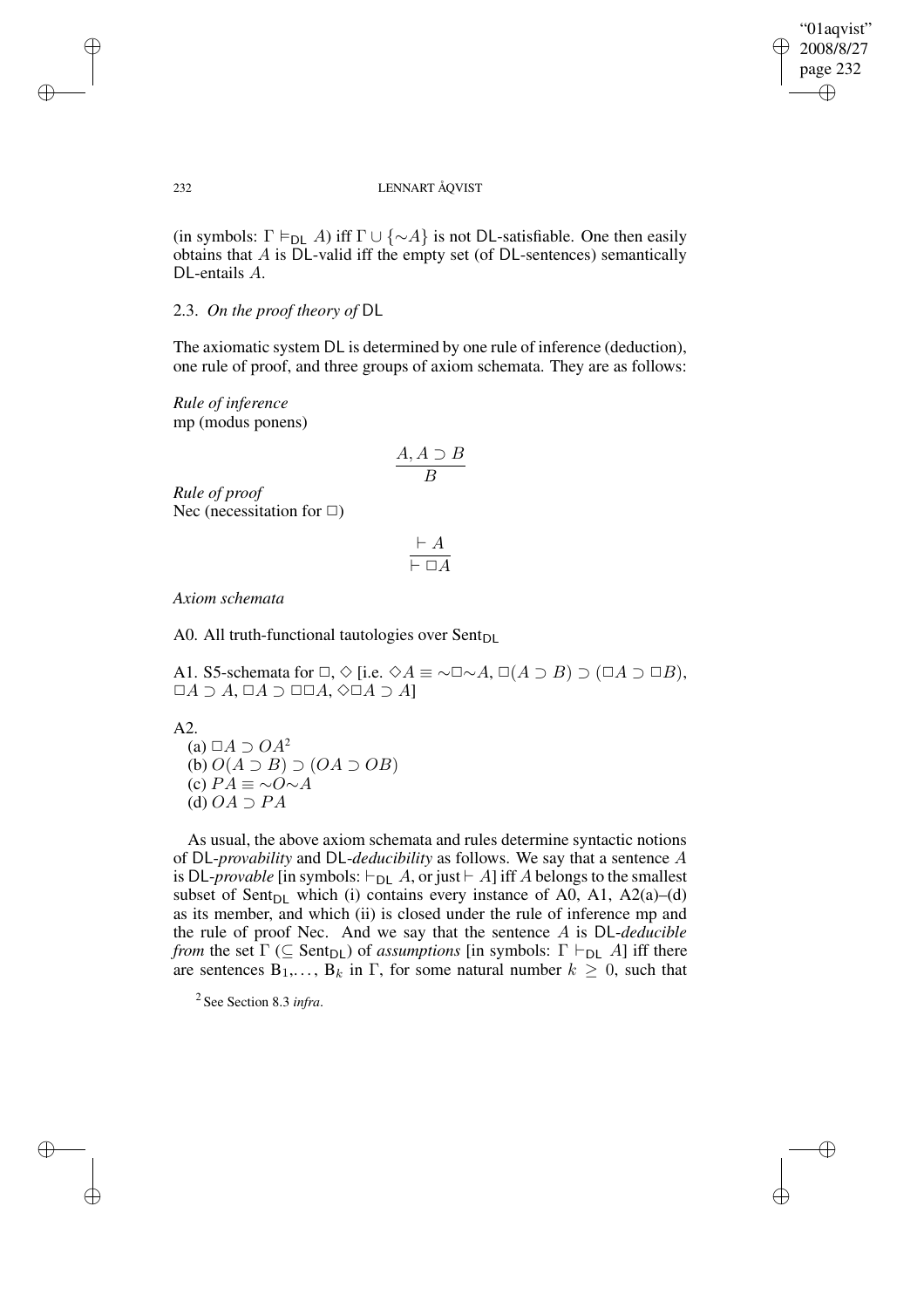✐

ALCHOURRÓN & BULYGIN: DEONTIC LOGIC & LOGIC OF NORM-PROPOSITIONS 233

 $\vdash_{\textsf{DL}} (\textsf{B}_1 \& \dots \& \textsf{B}_k) \rightarrow A$  (i.e. the sentence  $(\textsf{B}_1 \& \dots \& \textsf{B}_k) \rightarrow A$  is to be DL-provable in the sense of the preceding definition).

Again, letting  $\Gamma \subseteq$  Sent<sub>DL</sub>, we say that  $\Gamma$  is DL-*inconsistent* iff  $\Gamma \vdash_{DL}$ ⊥, and DL-*consistent* otherwise. Finally, we say that Γ is *maximal* DL*consistent* iff  $\Gamma$  is DL-consistent and, for each A in Sent<sub>DL</sub>, either  $A \in \Gamma$  or ∼A ∈ Γ; where this latter condition is known as requiring Γ to be *negationcomplete*.

THEOREM I (Soundness & Completeness of the axiomatic system DL).

Weak version: For each DL-sentence  $A$ ,  $A$  is DL-provable iff  $A$  is DLvalid.

Strong version: For each set  $\Gamma$  of DL-sentences,  $\Gamma$  is DL-satisfiable iff  $\Gamma$  is DL-consistent.

*Proof.* The methodology to be used in the proof of the present result is familiar — see e.g. Åqvist (1987), Chs III and IV.

# 3. *A version* NL *of the Alchourrón-Bulygin NormativeLogic (= Logic of Norm-Propositions)*

As was pointed out in the Introduction (Section 1 above), Alchourrón & Bulygin (1973) construe their "descriptive" Logic of Norm-Propositions as an *extension* of their "prescriptive" Deontic Logic — an ingenious innovation indeed. Viewed from our standpoint taken here, this means that our version NL of the Logic of Norm-Propositions will be treated as an extension of our version DL of the Logic of Norms (or Deontic Logic). Let us start then by extending the syntax of DL in the following way.

3.1. *Syntax of* NL

✐

✐

✐

✐

The *vocabulary* (morphology, alphabet, language) of the system NL will be a structure made up of the following disjoint basic syntactic items: The categories  $(i)$ – $(v)$  in the basic vocabulary of DL, supplemented with these items:

- (vi) An at most denumerable set AgPar of *agent parameters*, for which we adopt the meta-linguistic notation:  $x, y, z, \ldots$ .
- (vii) A pair of indexed families  $\{Nx\}x \in \text{AgPar}$  and  $\{Mx\}x \in \text{AgPar}$  of one-place *doxastic operators*, where Nx is read as "it follows from what x *accepts* ('rules', 'promulgates') that", and where  $Mx$  is read as "it does *not* follow from what x *accepts* (rules, promulgates) that it is *not* the case that", or, more smoothly, "it is compatible with what  $x$  *accepts* (rules, promulgates) that". A more general reading of  $Nx$ could just be "*according to* what x accepts (etc.) it is the case that:"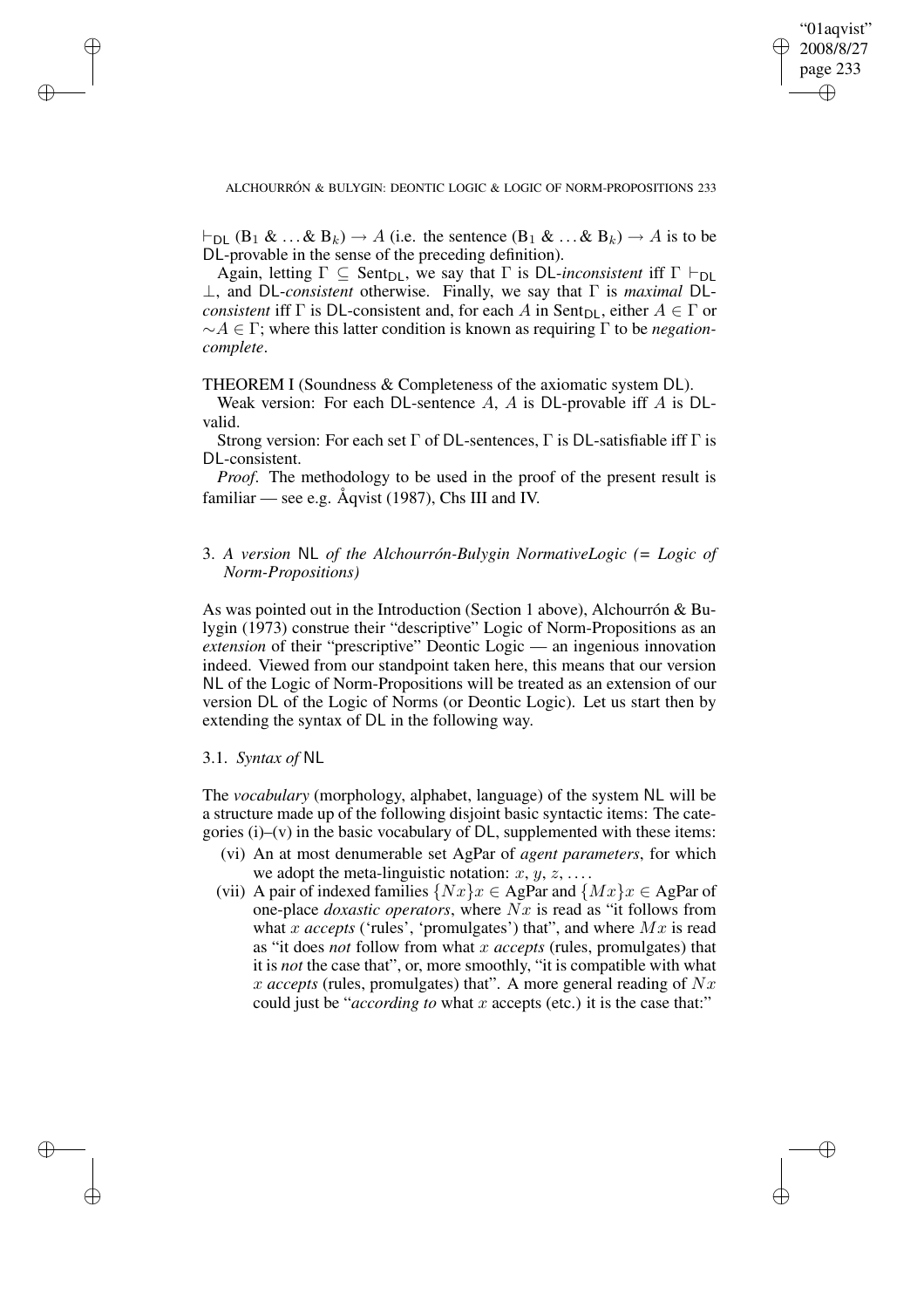"01aqvist" 2008/8/27 page 234 ✐ ✐

✐

✐

### 234 LENNART ÅQVIST

We then define the set Sent<sub>NL</sub> of well formed sentences of NL by saying that all members of categories (i)–(ii) in Section 2.1 above are (atomic) sentences in Sent $_{NL}$  which, moreover, is closed under every connective in the categories (iii)–(v) and (vii). As far as (vii) is concerned, we stipulate that if x belongs to AgPar and A is in Sent<sub>NL</sub>, then  $NxA$  and  $MxA$  are both in  $Sent_{NL}$  (this being the only non-standard clause in our recursive definition of Sent $_{\text{NI}}$ ).

# *Remarks*

- (1) As an obvious corollary of the present definition of  $Sent_{NL}$  we obtain the result that all sentences of DL are in Sent<sub>NL</sub> [Sent<sub>DL</sub>  $\subseteq$  Sent<sub>NL</sub>].
- (2) In the spirit of Alchourrón (1969) and Alchourrón & Bulygin (1973) NL-sentences of the form  $NxOA/NxPA/$  can often be read more fully as

"x has *ruled*, i.e. *issued a norm to the effect, that* it ought to /may/ be the case that  $A$ ".

Note also in the present context that our authors usually think of the agent denoted by x as an "authority", e.g. as a "legislator" or "law-giver", who promulgates (issues) norms to various effects. For this reason the operators Nx and Mx could often, and more accurately, be characterized as *praxeological* or *praxeological-doxastic* operators rather than simply as *doxastic* ones — as we have done in (vii) above. For convenience, however, we shall continue to speak of them just as *doxastic* operators.

### 3.2. *Semantics for* NL*: frames, models and truth conditions*

NL-*frames*

By a NL-*frame* we mean an ordered quadruple

$$
F = (W, R, U, S)
$$

where the initial items W and R constitute a DL-frame (Section 2.2 *supra*) and where:

- (iii)  $U(\neq \emptyset)$  is a non-empty set of *agents* (*potential users* of our NLlanguage).
- (iv) S is a function defined on U such that for each u in  $U: S_u(\subseteq W \times W)$ is a binary *doxastic accessibility* (alternativeness) relation on W.

✐

✐

✐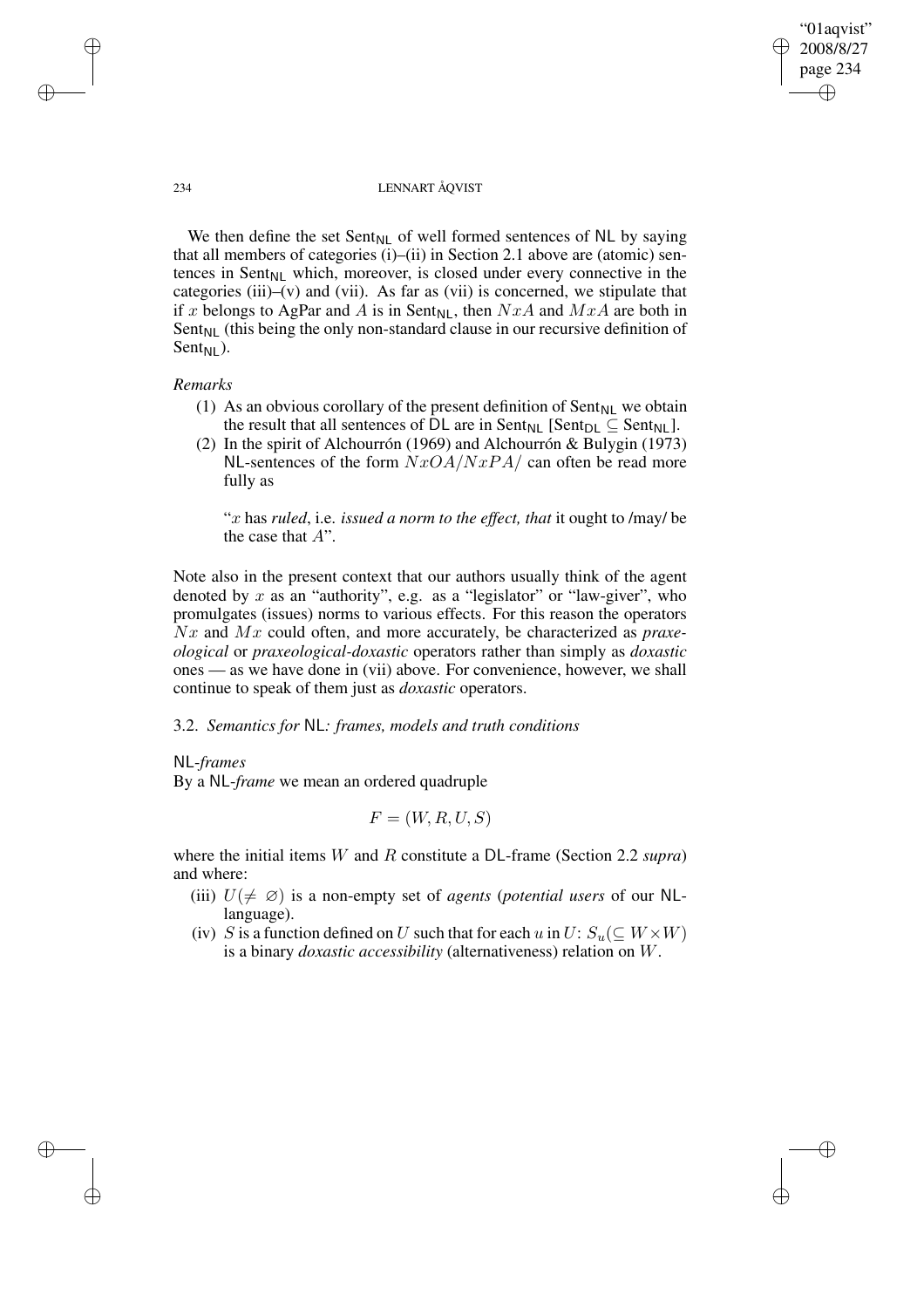✐

ALCHOURRÓN & BULYGIN: DEONTIC LOGIC & LOGIC OF NORM-PROPOSITIONS 235

*Remarks*

✐

✐

✐

✐

(1) We observe that in clause (iv) the function  $S$  determines an indexed family

$$
\{Su\}u \in U
$$

of binary doxastic accessibility relations on W.

(2) Note here that we don't impose any condition like Ser (Section 2.2 *supra*) on the relations  $S_u \subseteq W \times W$ .

NL-*models*

Let  $F = (W, R, U, S)$  be any NL-frame. By a *valuation* on such a frame we now mean an ordered pair  $(V, v)$  where

- (a) V is a binary function V: Prop  $\times$  W  $\rightarrow$  {1, 0} just as in the semantics for DL (Section 2.2 above); and
- (b) v is a unary function which to each agent parameter x in AgPar assigns a member  $v(x)$  of U [in symbols, v: AgPar  $\rightarrow$  U].

Then, by a NL-*model* we mean any ordered sextuple

$$
M = (W, R, U, S, V, v)
$$

where the initial quadruple  $(W, R, U, S)$  is a NL-frame and the concluding pair  $(V, v)$  is a valuation on that frame.

*Truth conditions*, NL-*validity*, NL-*satisfiability* and *semantic* NL-*entailment* We now proceed to define recursively what it means for any NL-sentence A to be *true* at a world (situation, point) w in W in a NL-model  $M =$  $(W, R, U, S, V, v)$  [formally:  $M, w \models A$ ]. The clauses (1)–(3) for atomic NL-sentences [ $p \in Prop, T, \perp$ ] go over unchanged from those given above in the case of DL-sentences; similarly for Boolean compounds and NLsentences having deontic or alethic modal operators as their main connective  $(0, P, \Box, \Diamond)$ . So the only new clauses in our truth definition will concern NL-sentences having the characteristic one-place *doxastic* operators Nx and  $Mx$  as their main connective. They are as follows:

- (6)  $M, w \models NxA$  iff  $M, w' \models A$  for each w' in W such that  $wS_{v(x)}w'$ ; where  $x$  is an agent parameter in AgPar.
- (6')  $M, w \models MxA$  iff  $M, w' \models A$  for some w' in W such that  $wS_{v(x)}w'$ ; where  $x$  is in AgPar.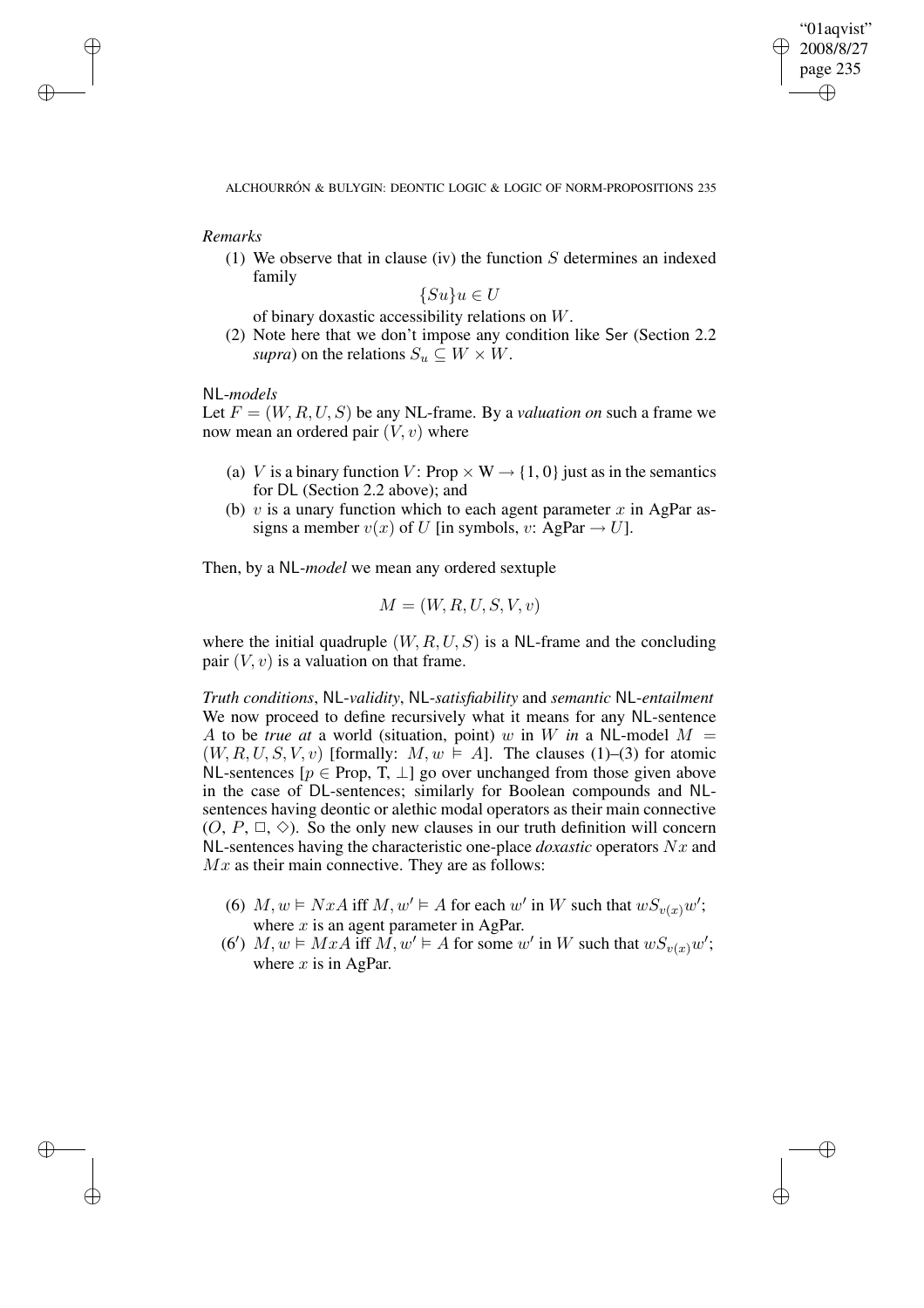"01aqvist" 2008/8/27 page 236 ✐ ✐

✐

### 236 LENNART ÅQVIST

Given the above truth conditions, we define the notions of NL-*validity*, NL*satisfiability* and *semantic* NL-*entailment* in perfect analogy with the matching DL-notions (Section 2.2 *supra*): just replace any reference to DL with a reference to NL!

# 3.3. *On the proof theory of* NL

The axiomatic system NL is determined by one rule of inference (deduction), one rule of proof, and four groups of axiom schemata, as follows:

*Rule of inference* mp (modus ponens)

$$
\frac{A, A \supset B}{B}
$$

*Rule of proof* Nec (necessitation for  $\Box$ )

$$
\frac{\vdash A}{\vdash \Box A}
$$

*Axiom schemata*

A0. All truth-functional tautologies over  $Sent_{NL}$ 

A1. S5-schemata for  $\Box, \Diamond$  [i.e.  $\Diamond A \equiv \neg \Box \neg A, \Box(A \supset B) \supset (\Box A \supset \Box B),$  $\Box A \supset A$ ,  $\Box A \supset \Box \Box A$ ,  $\Diamond \Box A \supset A$ ]

A2.

(a)  $\Box A \supset OA$ (b)  $O(A \supset B) \supset (OA \supset OB)$ (c)  $PA \equiv \sim O \sim A$ (d)  $OA \supset PA$ 

A3.

✐

✐

(a)  $\Box A \supset NxA$ (b)  $Nx(A ⊇ B) ⊇ (NxA ⊇ NxB)$ (c)  $MxA \equiv \sim Nx \sim A$ 

The above rules and axiom schemata determine syntactic notions of NL*provability* and NL-*deducibility* in the straightforward way — see Section 2.3 *supra*. Similarly for the concepts of NL-*inconsistency*, NL-*consistency*

✐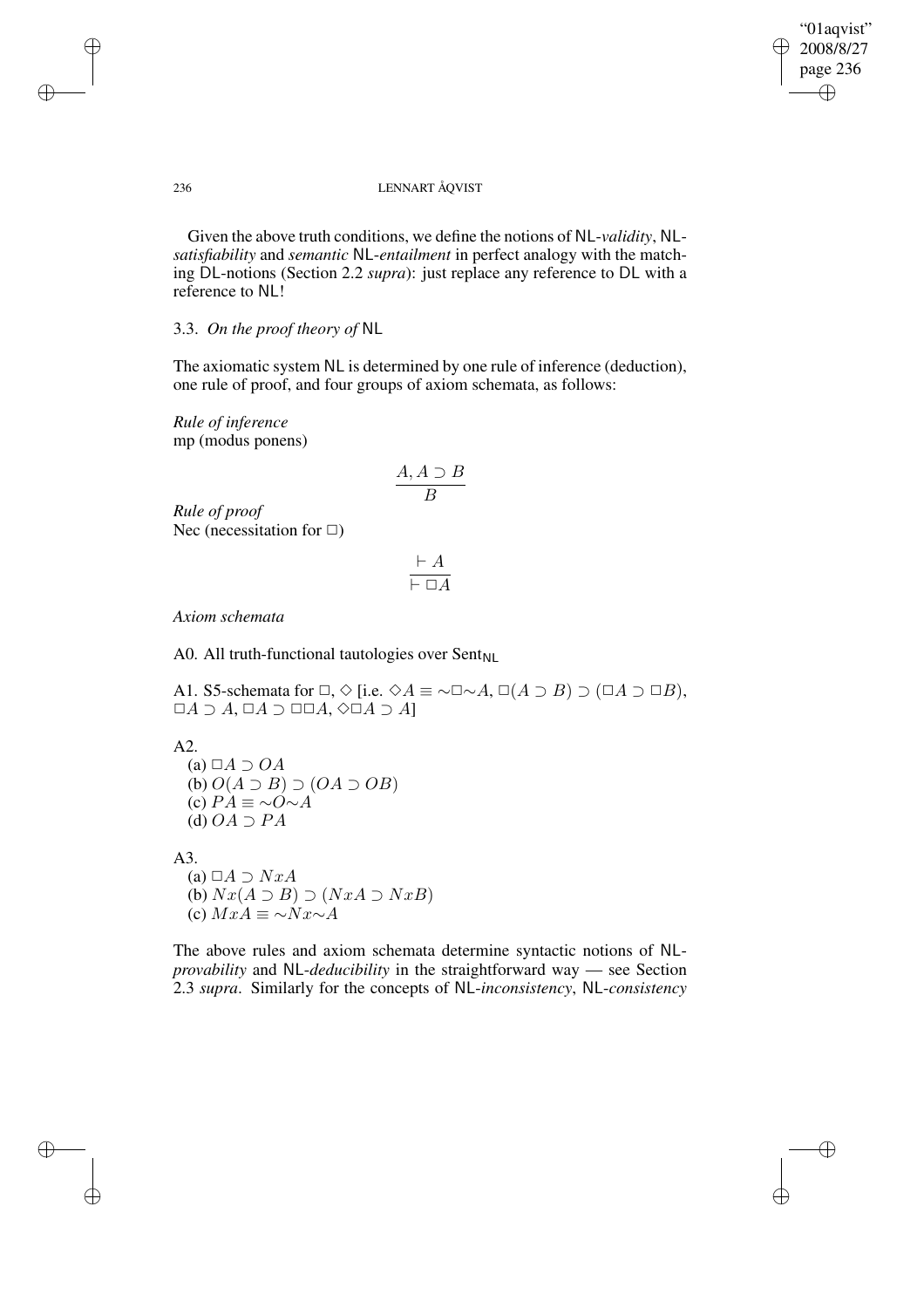✐

ALCHOURRÓN & BULYGIN: DEONTIC LOGIC & LOGIC OF NORM-PROPOSITIONS 237

and *maximal* NL-*consistency* (as applied to  $\Gamma \subseteq \text{Sent}_{\text{NL}}$ ).

*Crucial caveat*

✐

✐

✐

✐

Note carefully that there is *no* analogue in A3 of A2(d)! Thus, we *don't* have

$$
\vdash_{\mathsf{NL}} NxA \supset MxA, \text{ or}
$$

$$
\vdash_{\mathsf{NL}} \sim (NxA\&\sim MxA), \text{ or}
$$

$$
\vdash_{\mathsf{NL}} \sim (NxA\&Nx\sim A).
$$

This is due to the fact that *no* condition like Ser (Section 2.2 above) is imposed on the relations  $S_u \subseteq W \times W$  in our semantics for NL.

THEOREM II (Soundness & Completeness of the axiomatic system NL).

Weak version: For each NL-sentence A, A is NL-provable iff A is NLvalid.

Strong version: For each set  $\Gamma$  of NL-sentences,  $\Gamma$  is NL-satisfiable iff  $\Gamma$  is NL-consistent.

*Proof.* The methodology to be used in the proof of the present result is familiar — see e.g. Åqvist (1987), Chs III and IV.

# 4. *Definability in* NL *of normative operators and their strongly negated variants*

Let us now add to our version NL of the Alchourrón-Bulygin Logic of Norm-Propositions the following twelve definitions:

D1.  $PRMxA =_{df} NxPA$ D2.  $prmxA =_{df} MxPA$ D3.  $OBLxA =_{df} NxOA$ D4.  $oblxA =_{df} MxOA$ 

D1'. ¬ $PRMxA =_{df} Nx \sim PA$ D2'. ¬prmxA =<sub>df</sub> Mx∼PA D3'. ¬ $OBLxA =_{df} Nx~OA$ D4'. ¬ $oblxA =_{df} Mx \sim OA$ 

D1". ¬¬ $PRMxA =_{df} Nx \sim \sim PA$ D2". ¬¬prmxA =<sub>df</sub> Mx∼∼PA D3". ¬¬ $OBLxA =_{df} Nx \sim OA$ D4". ¬¬obl $xA =_{df} Mx \sim \sim OA$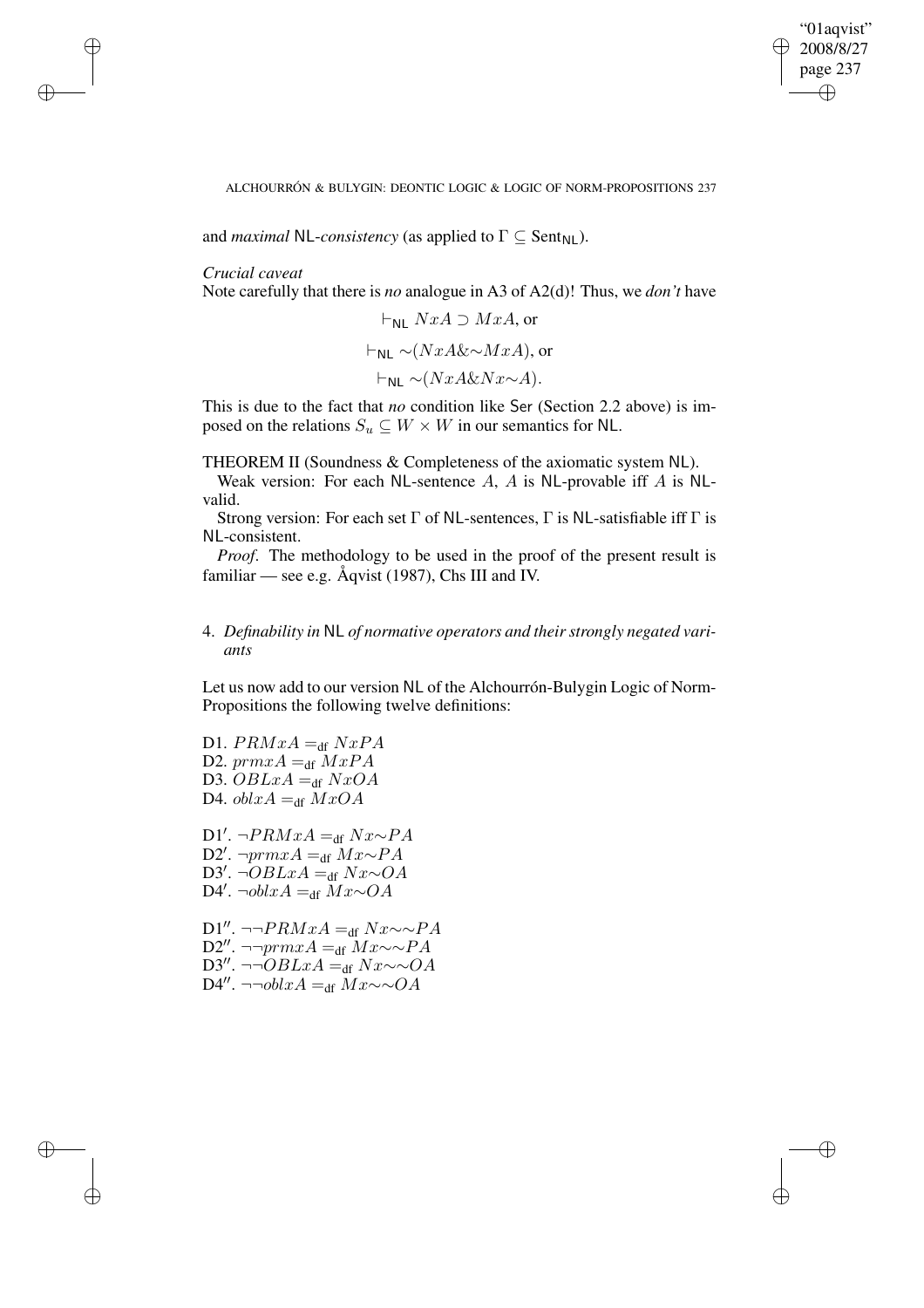# "01aqvist" 2008/8/27 page 238 ✐ ✐

✐

✐

### 238 LENNART ÅQVIST

# *Remarks*

✐

✐

✐

✐

(1) As to the readings of the *definienda* in D1–D4, we propose — still in the spirit of Alchourrón (1969) and Alchourrón & Bulygin (1973) — that NL-sentences of the form  $PRMxA/OBLxA$  be read as

"x *promulgates a norm to the effect that* it may deontically /ought to/ be the case that  $A$ ";

and that NL-sentences of the form  $prmxA/oblxA/$  be read as

"*it is compatible with everything promulgated by* x *that* it may deontically /ought to/ be the case that  $A$ ".

And we follow our authors in labelling  $PRMx$  and  $OBLx$  our normative operators of *Strong* Permission and *Strong* Obligation, respectively, whereas we label prmx and oblx our normative operators of *Weak* Permission and *Weak* Obligation, as the case may be.

(2) As to the readings of the *definienda* in  $DI'$ –D4', they are like those just proposed in Remark (1), except that we stick in an ordinary (propositional or sentential) negation "it is not the case that" right *after* the italicized expressions shown above, but *before* the remaining deontic locution — as appears from the *definientia* of  $D1'$ – $D4'$ . The *definiendum* of  $D1'$  / $D3'$ / can then be more conveniently read as

"x *promulgates a norm to the effect that* deontically it may not /ought not to/ be the case that  $A$ ",

and similarly for the remaining cases.

Again, we follow our authors in using the sign  $\neg$  for intuitionistic negation for what they call *strong* or *internal* negation. Obviously, the meaning of ¬, as intended here by Alchourrón and Bulygin, is different from the intuitionistic one; we shall have to return below to the matter of explicating it more fully.

(3) The *definienda* of  $DI''-D4''$  differ from those in  $DI'-D4'$  in using a form of *double* strong negation, where the latter use just a form of *single* strong negation. In the sequel we refer to these eight *definienda* as the "strongly negated variants" of the normative operators introduced by D1– D<sub>4</sub>.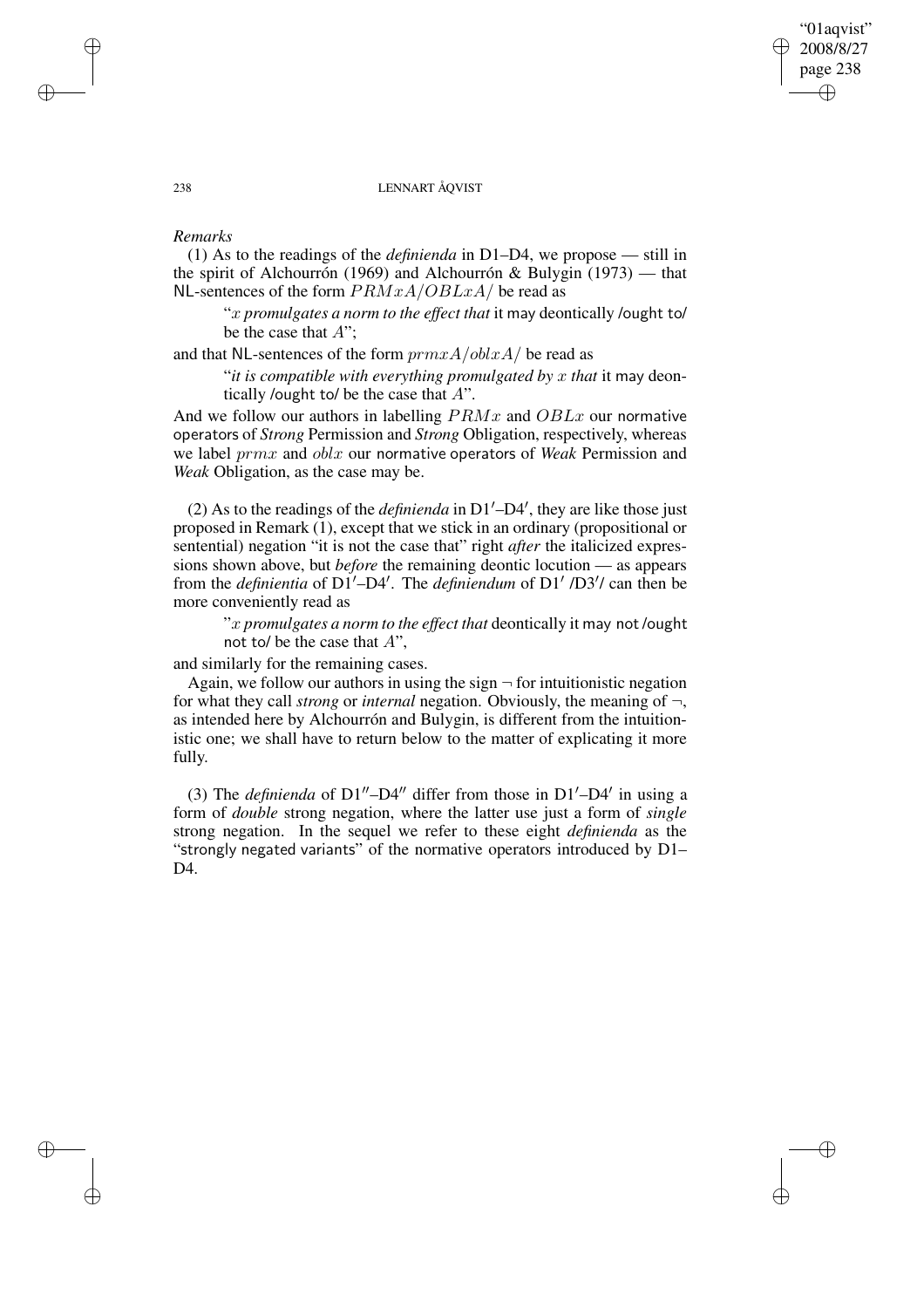"01aqvist" 2008/8/27 page 239 ✐ ✐

✐

✐

ALCHOURRÓN & BULYGIN: DEONTIC LOGIC & LOGIC OF NORM-PROPOSITIONS 239

- 5. *The system* NOBL *with* primitive *normative operators and their strongly negated variants*
- 5.1. *Syntax of* NOBL

✐

✐

✐

✐

The *vocabulary* of the system NOBL is a structure made up of the following disjoint basic syntactic items: The categories  $(i)$ – $(v)$  in the basic vocabulary of DL, supplemented with the following items:

- (vi) The set AgPar of *agent parameters*  $x, y, z, \ldots$  as in the basic language of NL.
- (viii) The one-place sentence-forming normative operators  $PRMx, prmx,$  $OBLx$ , *oblx* together with their strongly negated variants  $\neg PRMx$ ,  $\neg prmx$ ,  $\neg OBLx$ ,  $\neg oblx$  and  $\neg \neg PRMx$ ,  $\neg \neg prmx$ ,  $\neg \neg OBLx$ ,  $\neg\neg oblx$ , as presented in the last section.

With respect to the operators in category (viii), note that while they were all *defined* in NL by D1–D4, D1'–D4' and D1"–D4", they are now, in NOBL, taken as *primitive*, i.e. undefined, logical operators. Furthermore, since these one-place operators are all indexed by AgPar, this means that our present category (viii) will really consist of altogether twelve indexed families of one-place normative operators as follows:

- (viii:a)  $\{PRMx\}$ ,  $\{prmx\}$ ,  $\{OBLx\}$  and  $\{oblx\}$ , with  $x \in \text{AgPar}$  in each case.
- (viii:b)  $\{\neg PRMx\}$ ,  $\{\neg pmx\}$ ,  $\{\neg OBLx\}$  and  $\{\neg oblx\}$ , with  $x \in \text{AgPar}$  in each case.
- (viii:c)  $\{\neg \neg PRM\overline{x}\}, \{\neg \neg prmx\}, \{\neg \neg OBLx\}$  and  $\{\neg \neg oblx\},$ with  $x \in \text{AgPar}$  in each case.

The set Sent $N$ OBL of well formed sentences of NOBL is then defined in such a way that all members of categories (i)–(ii) in Section 2.1 above are (atomic) sentences in Sent<sub>NOBL</sub> which, moreover, is closed under every connective in the categories (iii)–(v) and (viii). As far as (viii) is concerned, we stipulate that if x is in AgPar and A is in Sent<sub>NOBL</sub>, then  $\S xA$  is in Sent<sub>NOBL</sub> as well, where  $\S x$  is any member of the twelve indexed families which belong to the category (viii) as subdivided above into (viii:a), (viii:b) and (viii:c).

We then obtain the obvious corollary to the effect that all sentences of DL are in Sent<sub>NOBL</sub> [Sent<sub>DL</sub>  $\subseteq$  Sent<sub>NOBL</sub>], whereas the corresponding result does not hold for Sent<sub>NL</sub>, since the operators Nx and Mx are not in the basic vocabulary of NOBL.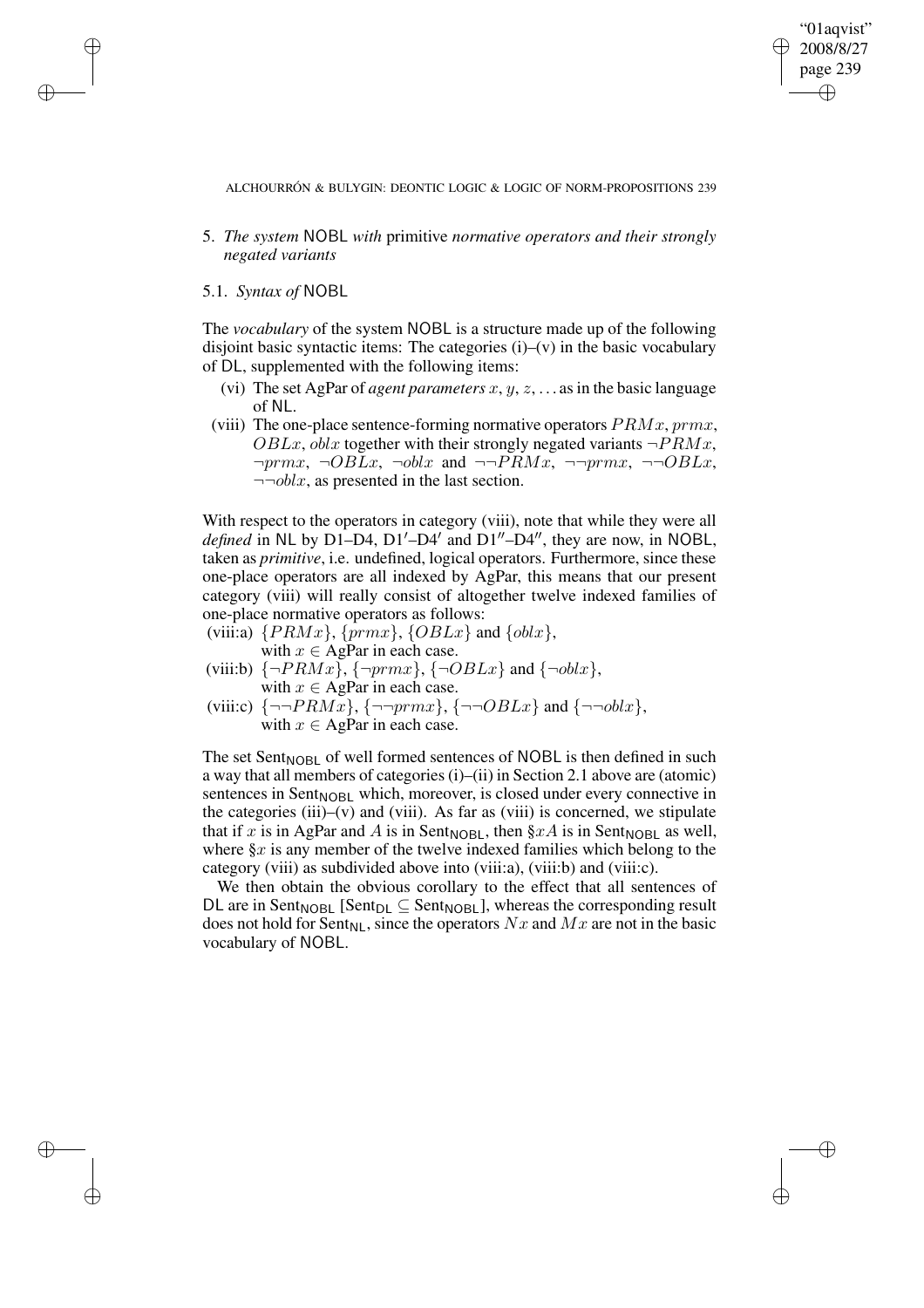"01aqvist" 2008/8/27 page 240 ✐ ✐

✐

✐

#### 240 LENNART ÅQVIST

# *Remark*

✐

✐

✐

✐

As far as the *strongly negated variants* of our normative operators PRMx,  $prmx, OBLx$  and  $oblx$  are concerned, i.e. the indexed families in the subcategories (viii:b) and (viii:c), it is highly important to realize that the operator ¬ of strong (internal) negation is not, unlike the operator ∼ of ordinary (sentential, external) negation, a connective which forms a new *sentence* when applied to a given *sentence* as its argument;  $\neg$  is rather, as we think of it, a connective which forms a new *operator* (connective) when applied to a given *operator* (connective) as its argument. This is immediate from the way we characterized the role of  $\S x$  in the above definition of Sent<sub>NOBL</sub>, the case of category (viii).

The distinction just emphasized with respect to the syntactic status of  $\neg$ as compared to that of ∼ can be illustrated as follows in the context of the definitions  $D1'$ – $D4'$  and  $D1''$ – $D4''$  given in Section 4 *supra*. Using square brackets to highlight the role of  $\neg$  in this context and ordinary parantheses in the case of  $\sim$ , we can write e.g. D1' and D1" more explicitly in this way:

D1'. [¬[ $PRMx$ ]] $A =_{df} Nx$ (~ $(PA)$ )

D1".  $[\neg[\neg [PRMx]]]A =_{df} Nx(\sim(PA)))$ 

and similarly for the remaining definitions at issue. But once we have grasped the import of the present distinction, we adopt the convention of dropping all brackets/parantheses, being confident that no confusion will arise.

Interestingly, we may observe that von Wright (1959), Alchourrón (1969) and Alchourrón & Bulygin (1973) all apparently think of ¬ as a *sentential* (propositional, "external") operator which is syntactically on a par with the familiar negation operator  $\sim$ .<sup>3</sup> My reasons for deviating from this view are mainly of a technical nature and need not concern us here.

# 5.2. *Semantics for* NOBL*: frames, models and truth conditions*

As far as the semantics for NOBL is concerned, this is quite easy and straightforward. NOBL-*frames* are identical to NL-*frames*, and NOBL-*models* are identical to NL-*models* (see Section 3.2 *supra*).

 $3$  We ought to note here that Alchourrón & Bulygin (1973, Section 8) contains a most interesting discussion of Negation in Normative Discourse, where they refer to von Wright (1963, pp. 135–141) rather than to von Wright (1959). We should note as well that von Wright (1959) draws attention to some highly intriguing distinctions made by Aristotle that are of crucial importance as far as the present difference between internal and external negation is concerned.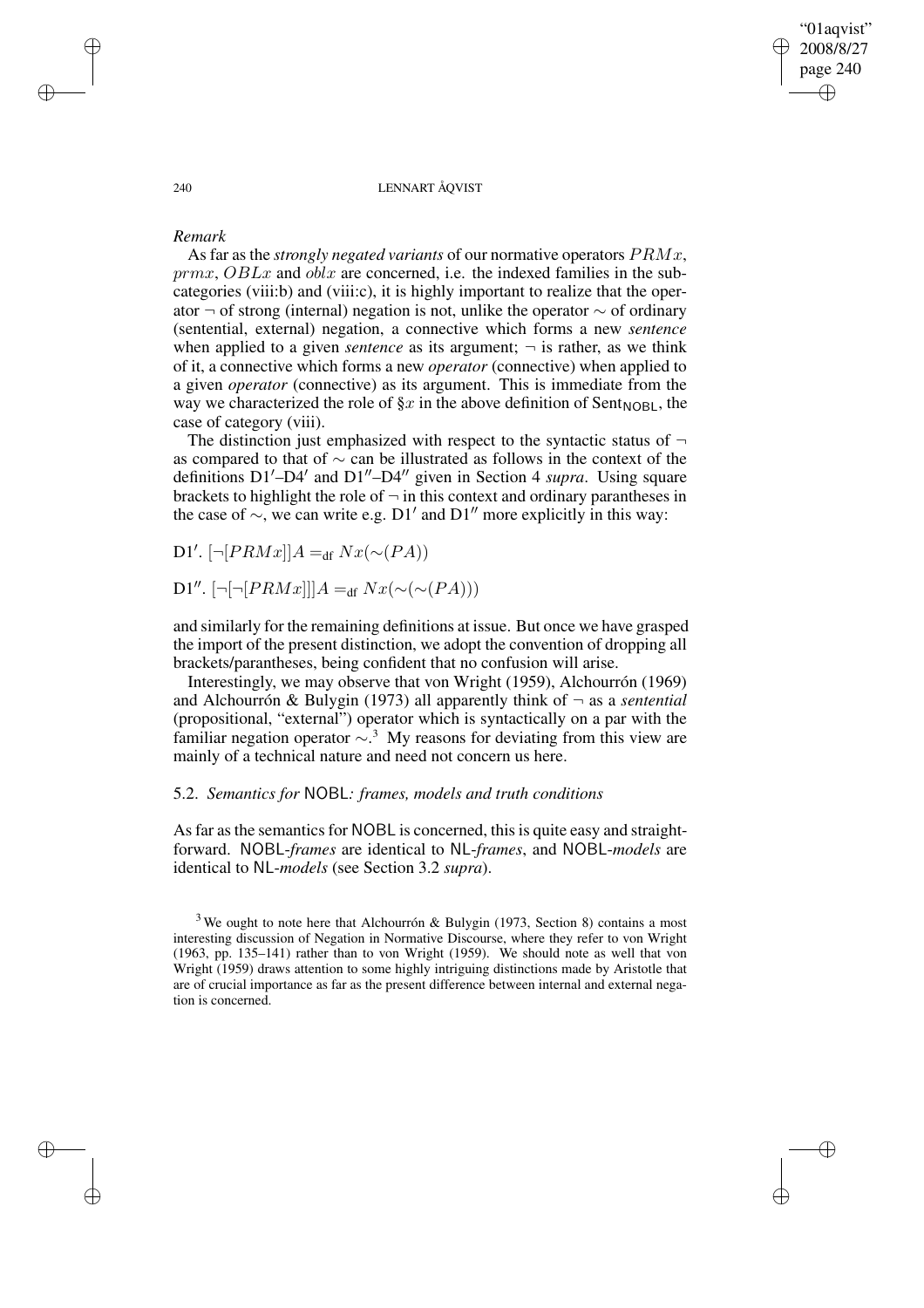✐

#### ALCHOURRÓN & BULYGIN: DEONTIC LOGIC & LOGIC OF NORM-PROPOSITIONS 241

But the *truth conditions* for NOBL-sentences will differ from those we adopted for NL-sentences, simply because these two sets of sentences are different.

So we are to tell what it means for any NOBL-sentence A to be *true at* a world (situation, 'point') w in a  $NOBL(=NL)$ -model

$$
M = (W, R, U, S, V, v),
$$

in symbols:  $M, w \models A$ .

✐

✐

✐

✐

The clauses (1)–(3) for atomic NOBL-sentences ( $p \in Prop, T, \perp$ ) go over unchanged from those given above in the cases of atomic DL- and NLsentences; similarly for Boolean compounds and NOBL-sentences having deontic or alethic modal operators as their main connective  $(O, P, \Box, \Diamond)$ . The only new clauses in our present truth definition will then concern NOBLsentences having the characteristic one-place normative operators  $PRMx$ , prmx, OBLx, oblx as well as  $\neg PRMx$ ,  $\neg prmx$ ,  $\neg OBLx$ ,  $\neg oblx$  (and with double strong negations  $\neg$  in the place of  $\neg$  here) as their main connective. The first four new clauses are then as follows, where the variables  $w, w'$  and  $w''$  all range over  $W$ :

- (7.1)  $M, w \models OBLxA$  iff for each w' with  $wS_{v(x)}w'$  it holds that for each w'' with  $w' R w''$  :  $M, w'' \models A$ .
- (7.2)  $M, w \models prmxA$  iff there is a w' with  $wS_{v(x)}w'$ such that there is a w'' with  $w' R w''$  and  $\overline{M}, w'' \vDash A$ .
- (7.3)  $M, w \models PRMxA$  iff for each w' with  $wS_{v(x)}w'$  there is a w" such that  $w' R w''$  and  $M, w'' \models A$ .
- (7.4)  $M, w \models oblxA$  iff there is a w' with  $wS_{v(x)}w'$  such that for each w'' with  $w' R w''$ :  $M, w'' \models A$ .

### *Remark*

We observe that the truth conditions for  $OBLxA$  and  $prmxA ((7.1), (7.2))$ can readily be expressed in terms of the *relative product*  $(S_{v(x)}/R)$ , where  $w(S_{v(x)}/R)w''$  means that

there is a w' such that  $wS_{v(x)}w'$  and  $w'Rw''$ 

so that  $(7.1)$  and  $(7.2)$  can be written more simply as

(7.1\*)  $M, w \models OBLxA$  iff for each w'' with  $w(S_{v(x)}/R)w'': M, w'' \models A$ .  $(7.2^*)$   $M, w \vDash prmxA$  iff for some w'' with  $w(S_{v(x)}/R)w'' : M, w'' \vDash A$ .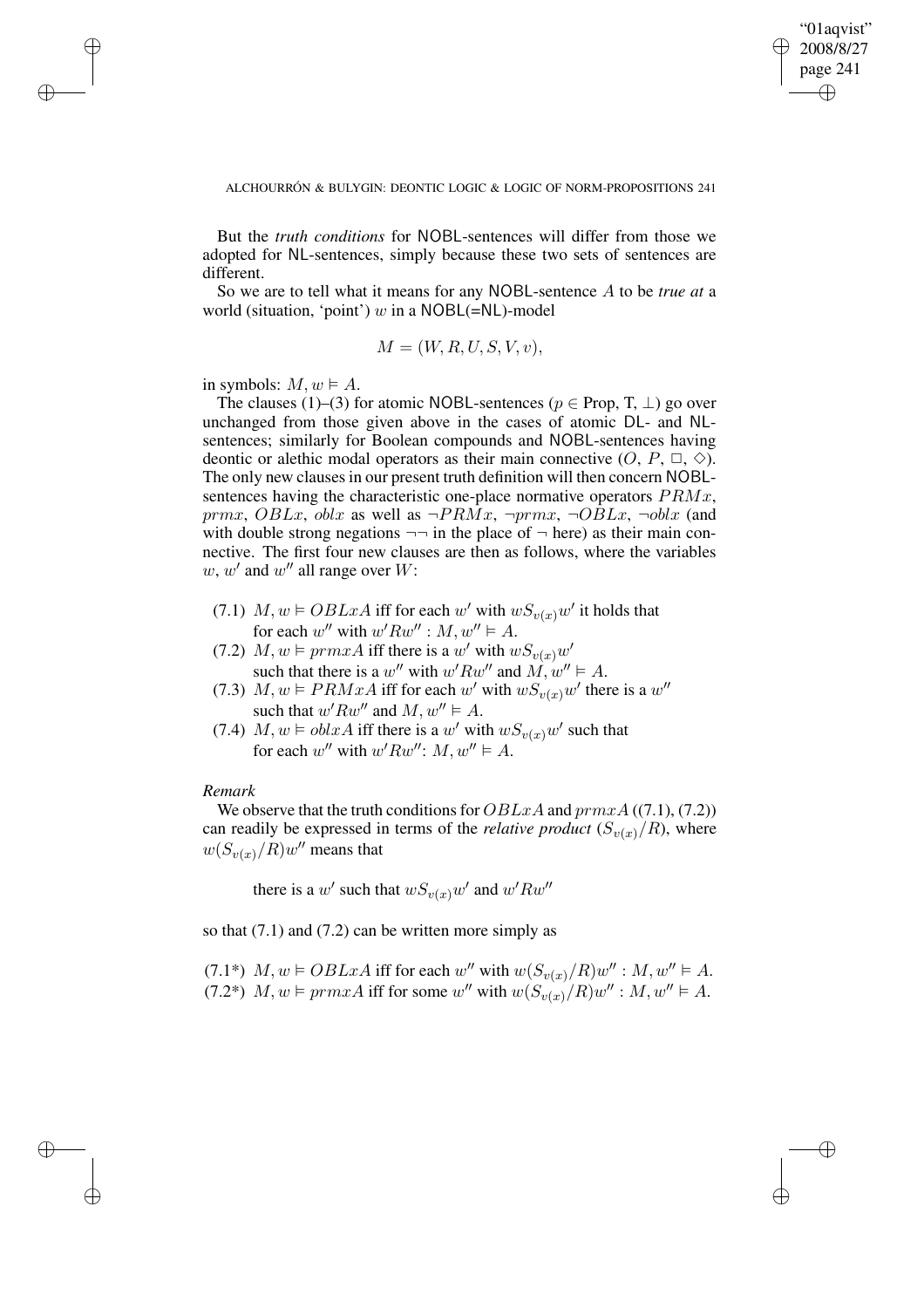"01aqvist" 2008/8/27 page 242 ✐ ✐

✐

✐

### 242 LENNART ÅQVIST

The task of showing the equivalence of these "starred" formulations to the original ones is an elementary exercise left to the reader. Note also that the corresponding simplified formulations are not available in the cases of (7.3) and (7.4).

Proceeding next to the four new clauses pertaining to NOBL-sentences having as their main connective any of the above normative operators prefixed by a *single* strong negation-sign  $\neg$ , we have the following:

- (8.1)  $M, w \models \neg OBLxA$  iff  $M, w \models PRMx \sim A$  iff for each w' with  $wS_{v(x)}w'$  there is a  $w''$ such that  $w' R w''$  and not:  $M, w'' \models A$ .
- (8.2)  $M, w \models \neg \text{prmxA}$  iff  $M, w \models \text{oblx} \sim A$  iff there is a w' with  $wS_{v(x)}w'$ such that for each w'' with  $w' R w''$  it holds that not:  $M, w'' \models A$ .
- (8.3)  $M, w \models \neg PRMxA$  iff  $M, w \models OBLx \sim A$  iff for each w' with  $wS_{v(x)}w'$  it holds that for each w'' with  $w' \overline{R} w''$  we have not:  $M, w'' \vDash A$ .
- (8.4)  $M, w \models \neg oblxA$  iff  $M, w \models prmx \sim A$  iff there is a w' with  $wS_{v(x)}w'$ such that there is a w'' with  $w' R w''$  and not:  $M, w'' \models A$ .

# *Remarks*

(1) The first 'iff' in these four truth conditions reflect the following Laws of Opposition stated on p. 252 in Alchourrón (1969): For the case of (8.1), see his TN-16; for (8.2), his TN-15; for (8.3), his TN-14; and for the case of (8.4), see his TN-17.

(2) We observe that the truth conditions for  $\neg PRMxA$  and  $\neg oblxA$  ((8.3), (8.4)) can again be expressed in terms of *relative products* as follows:

(8.3\*) 
$$
M, w \vDash \neg PRMxA
$$
 iff  
for each  $w''$  with  $w(S_{v(x)}/R)w''$  : not  $M, w'' \vDash A$ .  
(8.4\*)  $M, w \vDash \neg oblxA$  iff  
for some  $w''$  with  $w(S_{v(x)}/R)w''$  : not  $M, w'' \vDash A$ .

Finally, we deal with NOBL-sentences having as their main connective any of the first four normative operators prefixed by a *double* strong negation ¬¬. This is easily accomplished by our saying that in these four cases, i.e.  $\neg\neg OBLxA$ ,  $\neg\neg prmxA$ ,  $\neg\neg PRMxA$ ,  $\neg\neg oblxA$ , the conditions for their truth at w in M are the same as in  $(7.1)$ – $(7.4)$ , respectively.

✐

✐

✐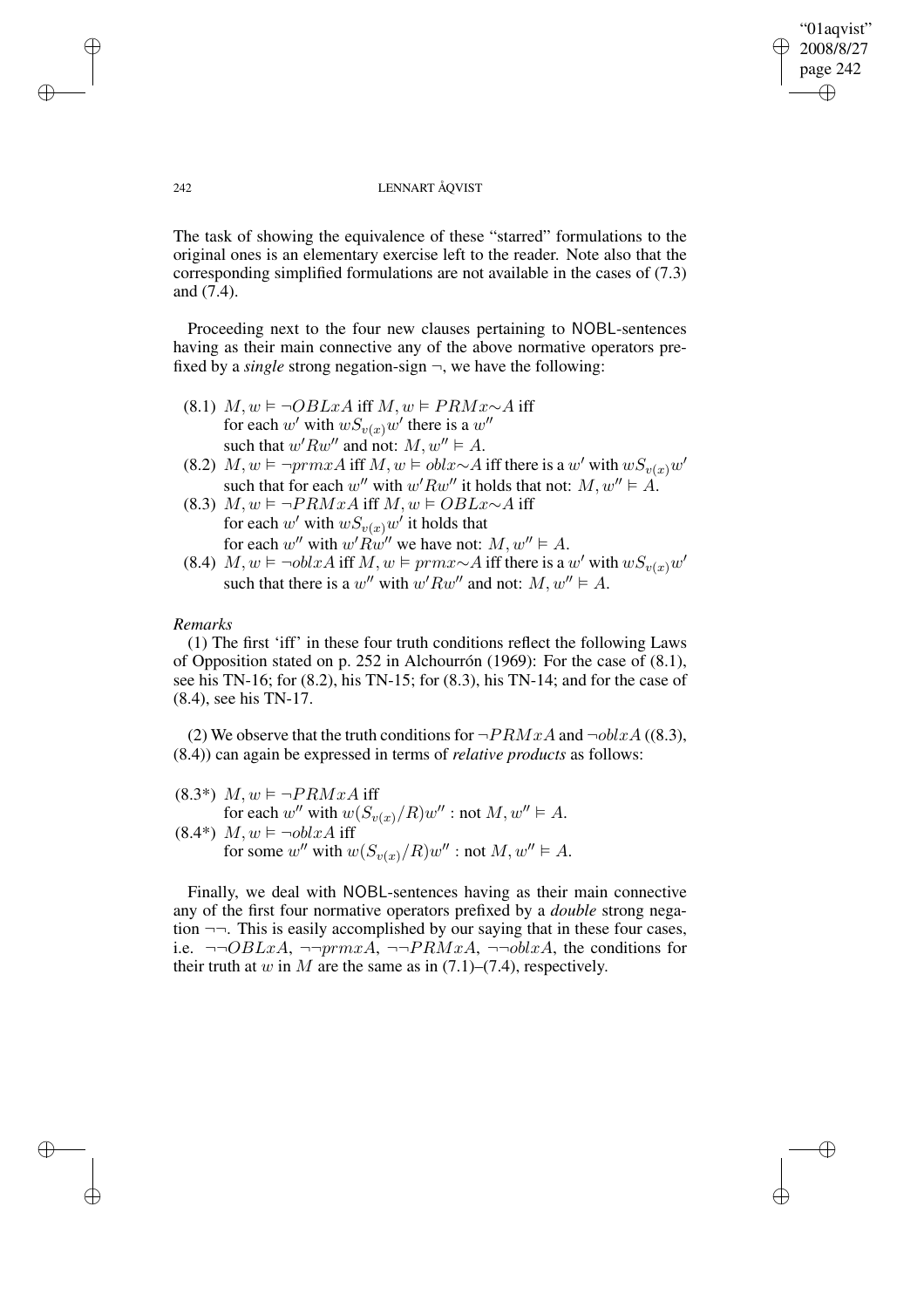"01aqvist" 2008/8/27 page 243 ✐ ✐

✐

✐

ALCHOURRÓN & BULYGIN: DEONTIC LOGIC & LOGIC OF NORM-PROPOSITIONS 243

# NOBL-*validity*, NOBL-*satisfiability* and *semantic* NOBL-*entailment*

Given our above truth conditions for NOBL-sentences, we define the notions in the present heading in perfect analogy with the matching DL-notions (Section 2.2 *supra*) and NL-notions (Section 3.2 *supra*): just replace any reference to DL or NL with a reference to NOBL!

5.3. *On the proof theory of* NOBL

The axiomatic system NOBL is determined by one rule of inference (deduction), one rule of proof, and six groups of axiom schemata, as follows:

*Rule of inference* mp (modus ponens)

✐

✐

✐

✐

$$
\frac{A, A \supset B}{B}
$$

*Rule of proof* Nec (necessitation for  $\Box$ )

$$
\frac{\vdash A}{\vdash \Box A}
$$

*Axiom schemata*

A0. All truth-functional tautologies over  $Sent_{NORL}$ 

A1. S5-schemata for  $\Box, \Diamond$  [i.e.  $\Diamond A \equiv \neg \Box \neg A, \Box(A \supset B) \supset (\Box A \supset \Box B),$  $\Box A \supset A$ ,  $\Box A \supset \Box \Box A$ ,  $\Diamond \Box A \supset A$ ]

A2.

(a)  $\Box A \supset OA$ (b)  $O(A \supset B) \supset (OA \supset OB)$ (c)  $PA \equiv \sim O \sim A$ (d)  $OA \supset PA$ 

A3.

(a)  $\Box A \supset OBLxA$ (b)  $OBLx(A \supset B) \supset (OBLxA \supset OBLxB)$ cf. C1-CN-6, Alchourrón (1969, p. 265)<sup>4</sup>

 $4$  We observe here that Alchourrón (1969, p. 265) pertinently points out that his thesis C1-CN-6, i.e. his analogue of our A3(b) in NOBL, does not depend on his special hypothesis (C1-CN), which is then not needed for his proof of C1-CN-6.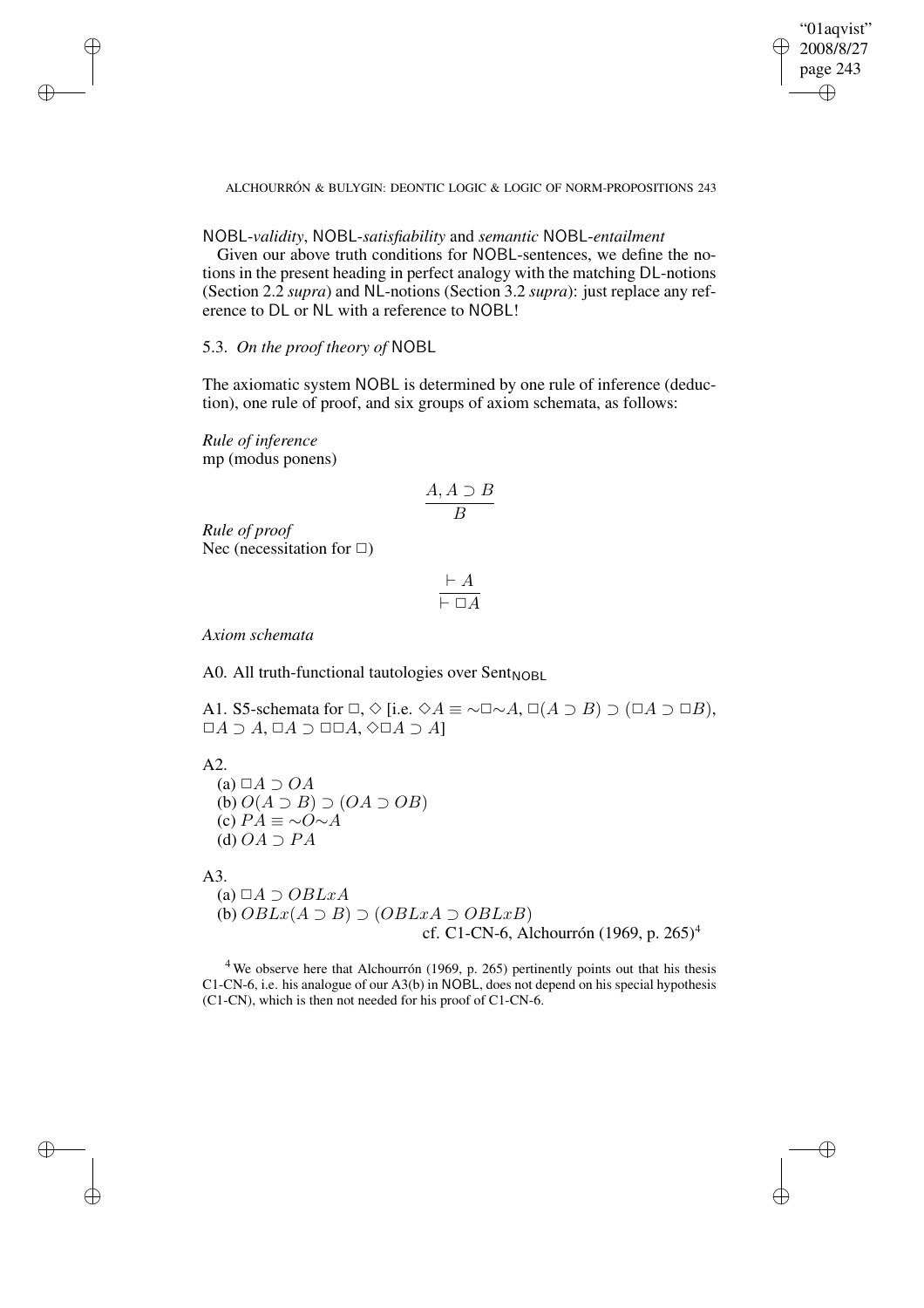"01aqvist" 2008/8/27 page 244 ✐ ✐

✐

✐

### 244 LENNART ÅQVIST

(c)  $PRMxA \equiv \sim \text{oblx} \sim A$  TN-6)<br>(d)  $\text{prmx}A \equiv \sim \text{OBLx} \sim A$  TN-7) (d)  $prmxA \equiv \sim OBLx \sim A$ (e)  $OBLxA \supset PRMxA$  TN-32) (f)  $oblxA \supset prmxA$  TN-33)

A4.

| (a) $\neg PRMxA \equiv OBLx \sim A$ TN-14) |         |
|--------------------------------------------|---------|
| (b) $\neg prmxA \equiv oblx \sim A$ TN-15) |         |
| (c) $\neg OBLxA \equiv PRMx \sim A$ TN-16) |         |
| (d) $\neg oblxA \equiv prmx \sim A$        | $TN-17$ |

A5. 
$$
\neg \neg \S xA \equiv \S xA
$$
, for  $\S = PRM, prm, OBL, obl$ ;  
cf. Alchourrón (1969, p. 252 bottom)

# *Remarks*

(1) The references to the right of the axiom schemata  $A3(c)$ –(f) and  $A4(a)$ – (d) pertain to thesis-schemata listed in Alchourrón (1969, pp. 250 ff.).

(2) We note that our present proof theory for NOBL differs from the axiomatics of NL given in Section 3.3 *supra* in that the three axiom schemata governing the operators  $Nx$  and  $Mx$  in NL are replaced in NOBL by the three groups A3, A4 and A5 as just presented. The six schemata in A3 list properties of the normative operators §x in cases where *no* occurrences of the connective  $\neg$  of strong negation are forthcoming, whereas those in A4 concern cases involving just *one single* such occurrence, and those in A5 the cases involving occurrences of *double* strong negation.

The above rules and axiom schemata determine syntactic notions of NOBL*provability* and NOBL-*deducibility* in the straightforward way — see Section 2.3 *supra*. Similarly for the concepts of NOBL-*inconsistency*, NOBL*consistency* and *maximal* NOBL-*consistency* (as applied to  $\Gamma \subseteq$  Sent<sub>NOBL</sub>).

THEOREM III (Soundness & Completeness of the axiomatic system NOBL). Weak version: For each NOBL-sentence  $A$ ,  $A$  is NOBL-provable iff  $A$  is NOBL-valid.

Strong version: For each set Γ of NOBL-sentences, Γ is NOBL-satisfiable iff Γ is NOBL-consistent.

*Proof*. The methodology to be used in the proof of the present result is still familiar — see e.g.  $\AA$ qvist (1987), Chs III and IV.

✐

✐

✐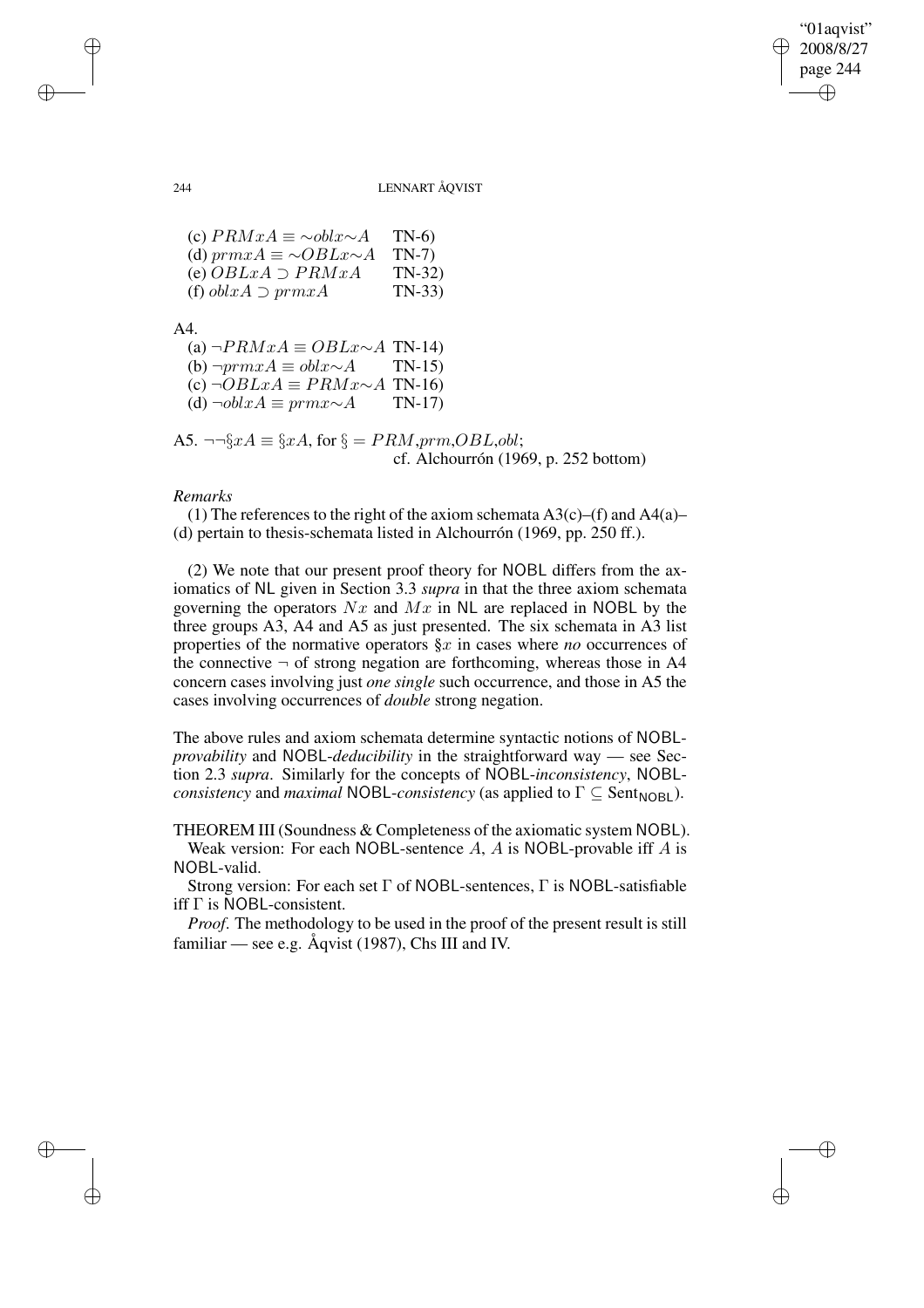✐

ALCHOURRÓN & BULYGIN: DEONTIC LOGIC & LOGIC OF NORM-PROPOSITIONS 245

6. *The problem of isolating the normative* NOBL*-fragment of the system* NL

✐

✐

✐

✐

Consider the set Sent<sub>NL</sub> of NL-sentences and the set Sent<sub>NOBL</sub> of NOBLsentences as well as the definitions D1–D4,  $D1'$ –D4' and  $D1''$ –D4" stated in Section 4 above. We now ask the following question

Q: *Exactly which* NOBL-sentences are provable in NL on the basis of those definitions? In other words,what is the normative NOBLfragment of NL?

In order to answer this question we have to make precise two important notions, viz. (1) that of the *translation*  $\phi$  from Sent<sub>NOBL</sub> into Sent<sub>NL</sub> which is *induced* by the afore-mentioned twelve definitions, and (2) that of the normative NOBL-fragment of NL *under* the translation φ.

6.1. *Definition of the translation*  $\phi$  *from Sent<sub>NOBL</sub> <i>into Sent*<sub>NL</sub> induced by *the definitions in Section 4*

For each sentence A in Sent<sub>NOBL</sub>, define  $\phi(A) \in$  Sent<sub>NL</sub> by the following recursive conditions:

(i)  $\phi(p) = p$ , for each proposition letter p in Prop (ii)  $\phi(T) = T$ (iii)  $\phi(\perp) = \perp$ (iv)  $\phi(\sim A) = \sim \phi(A)$ (v)  $\phi(A\&B) = (\phi(A)\&\phi(B))$ Similarly for  $\phi(A \lor B)$ ,  $\phi(A \supset B)$  and  $\phi(A \equiv B)$ . (vi)  $\phi(\Box A) = \Box \phi(A)$ (vii)  $\phi(\Diamond A) = \Diamond \phi(A)$ (viii)  $\phi(OA) = O\phi(A)$ (ix)  $\phi(PA) = P\phi(A)$ (x)  $\phi(PRMxA) = NxP\phi(A)$ (xi)  $\phi(prm xA) = MxP\phi(A)$ (xii)  $\phi(OBLxA) = NxO\phi(A)$ (xiii)  $\phi(\text{obl} xA) = MxO\phi(A)$ (xiv)  $\phi(\neg PRMxA) = Nx \sim P\phi(A)$ (xv)  $\phi(\neg \text{prm} xA) = Mx \sim P\phi(A)$ (xvi)  $\phi(\neg OBLxA) = Nx \sim O\phi(A)$ (xvii)  $\phi(\neg \text{obl} xA) = Mx \sim O\phi(A)$ (xviii)  $\phi(\neg \neg PRMxA) = Nx \sim \neg P\phi(A)$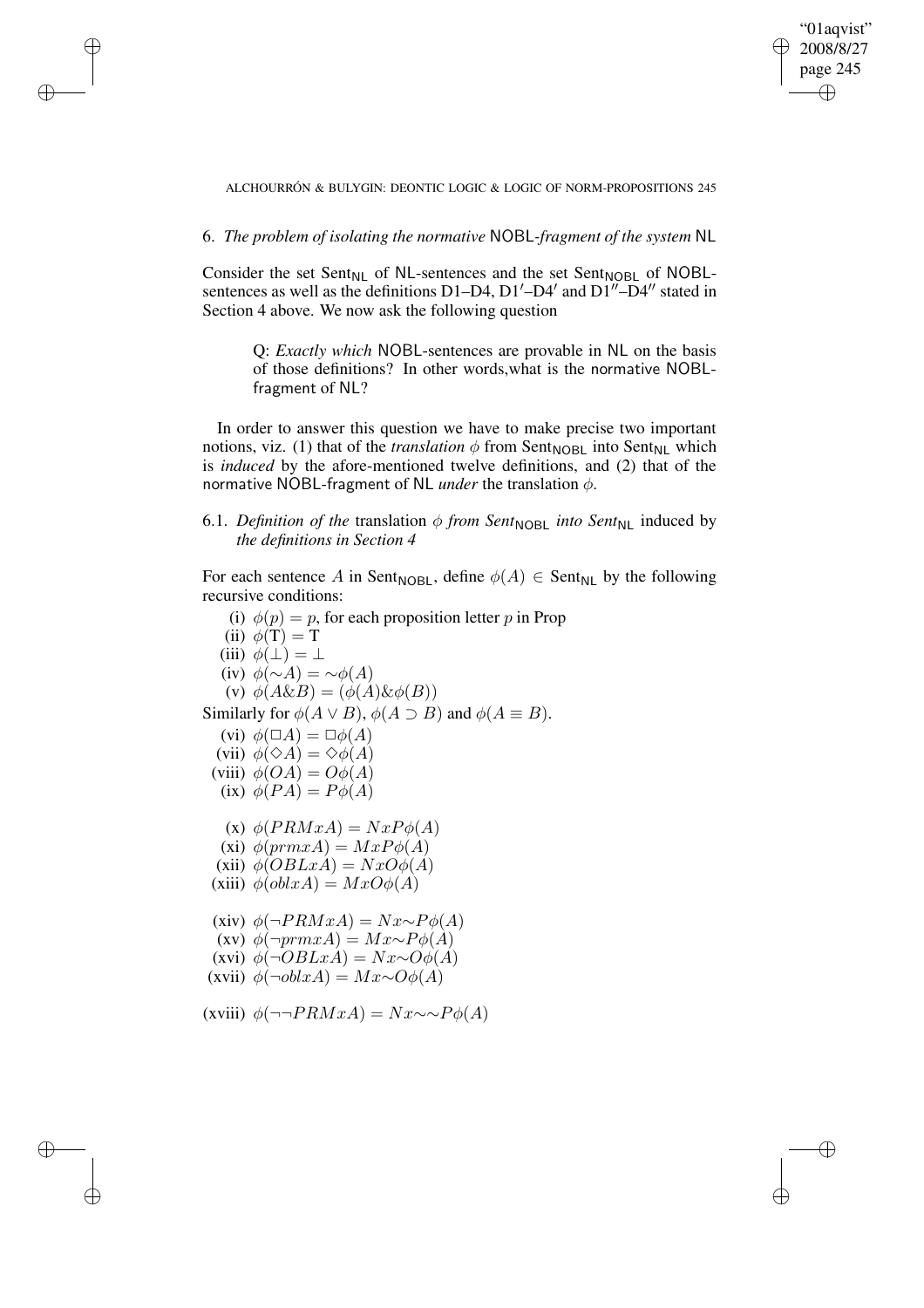"01aqvist" 2008/8/27 page 246 ✐ ✐

✐

✐

246 LENNART ÅQVIST

(xix)  $\phi(\neg \neg \text{prm} xA) = Mx \sim P\phi(A)$  $(xx)$  φ(¬¬ $OBLxA$ ) =  $Nx \sim O\phi(A)$ (xxi)  $\phi(\neg\neg{\text{oblx}}A) = Mx \sim O(\phi(A))$ 

Clearly, the most interesting clauses in this definition are  $(x)$ – $(xxi)$ . In effect, we can even verify by induction on the length of the NOBL-sentence A that  $\phi(A) = A$ , provided that A does not contain any occurrences of the normative operators  $PRMx$ ,  $prmx$ ,  $OBLx$ ,  $oblx$  or of their strongly negated variants (single or double). We observe here how the clauses (x)– (xiii), (xiv)–(xvii) and (xviii)–(xxi) respectively parallel, or correspond to, the NL-definitions D1–D4, D1'–D4' and D1"–D4".

In the sequel we shall often write  $\phi A$  instead of  $\phi(A)$ .

# 6.2. *Definition of the normative* NOBL*-fragment of* NL *under* φ

Consider the axiomatic system NL, and let  $\phi$  be the translation from Sent<sub>NOBL</sub> into Sent<sub>NL</sub> as just defined. By the *normative* NOBL-*fragment of* NL *under*  $\phi$ (in symbols: NOBLfrg[NL,  $\phi$ ]) we mean the set of sentences A in Sent<sub>NOBL</sub> such that  $\phi A$  is provable in NL; more compactly expressed:

 $NOBLfrg[NL, \phi] = \{A \in Sent_{NOBL}: \vdash_{NL} \phi A\}.$ 

Since the translation  $\phi$  is fixed, we may drop the reference to it and speak simply of the normative NOBL-fragment of NL, NOBLfrg[NL], in accordance with the convention:

 $NOBLfrg[NL] = NOBLfrg[NL, \phi].$ 

### 6.3. *The problem restated*

Suppose that, in answer to the question Q raised at the beginning of the present Section 6, we claim that the set of NOBL-provable sentences is in fact identical to the normative NOBL-fragment of NL. What are we then claiming? Identifying the logic NOBL with the set of its theses, i.e. NOBLprovable sentences, we claim according to our definitions:

 $NOBL = \{A \in Sent_{NOBL}: \vdash_{NOBL} A\} = \{A \in Sent_{NOBL}: \vdash_{NL} A\}$  $\phi A$ } = NOBLfrg[NL].

Fortunately, a simpler and more attractive formulation of this claim is the following:

✐

✐

✐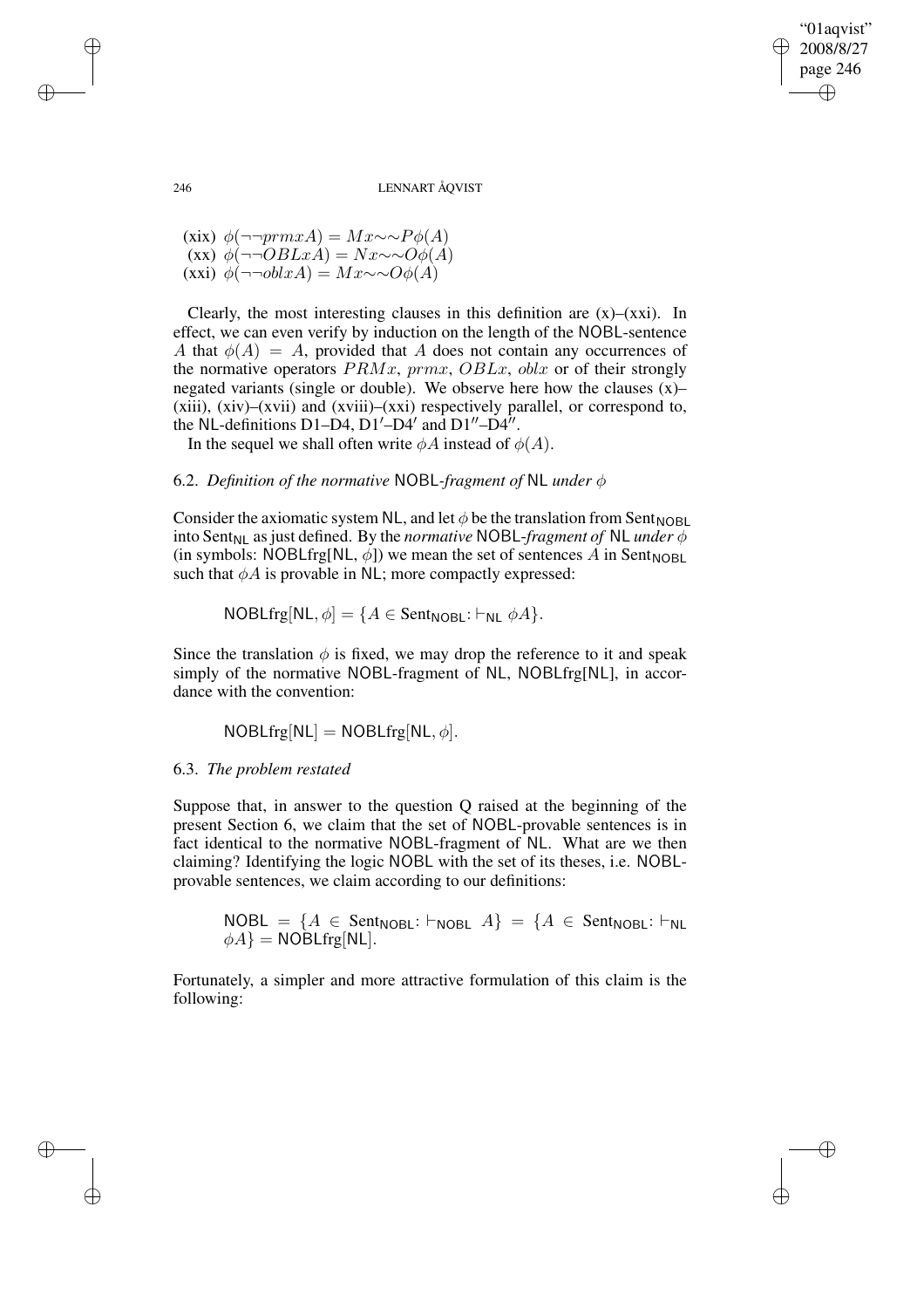✐

ALCHOURRÓN & BULYGIN: DEONTIC LOGIC & LOGIC OF NORM-PROPOSITIONS 247

For each sentence A in Sent<sub>NOBL</sub>: 
$$
\vdash
$$
<sub>NOBL</sub> A iff  $\vdash$ <sub>NL</sub>  $\phi$ A

i.e., in plain language, A is provable in NOBL iff its translation  $\phi A$  is provable in  $NL$  (for any member of Sent<sub>NOBL</sub>).

# 7. *Solution to the restated problem*

✐

✐

✐

✐

In this section we state and sketch the proof of a result [Theorem IV *infra*] which in effect amounts to a solution to our restated problem. Before going into the details of this result, we need the following

LEMMA (Some Derived Rules of Proof and Thesis Schemata in the axiomatic system NL). NL is closed under the following derived rules of proof:

NLO. 
$$
\frac{\vdash A \supset B}{\vdash OA \supset OB}
$$
  $\frac{\vdash A \equiv B}{\vdash OA \equiv OB}$ 

NL1. 
$$
\frac{A \cup B}{\vdash NxA \supset NxB}
$$

NL2. 
$$
\frac{\vdash A \equiv B}{\vdash NxA \equiv NxB}
$$

$$
\text{NL3.} \qquad \frac{\vdash A \supset B}{\vdash MxA \supset MxB}
$$

$$
NLA. \qquad \frac{\vdash A \equiv B}{\vdash MxA \equiv MxB}
$$

Furthermore, we list some theorem-schemata, or thesis-schemata, of NL, i.e. schemata of which every instance (in  $Sent_{NL})$  is provable in NL:

NL5.  $NxA \equiv \sim Mx \sim A$ NL6.  $NxPA \equiv \sim Mx \sim \sim Q \sim A \equiv \sim MxQ \sim A$ NL7.  $\sim OA \equiv P \sim A$ NL8.  $Mx \sim OA \equiv MxP \sim A$ 

*Proof*.

*Ad* NL0: Use Nec and mp together with axiom schemata A0, A2(a) and A2(b) in NL!

*Ad* NL1: Use Nec and mp together with axiom schemata A3(a) and A3(b) in NL!

*Ad* NL2: Use A0, mp and NL1 just derived!

*Ad* NL3: Use A0, mp together with NL1 and A3(c) in NL!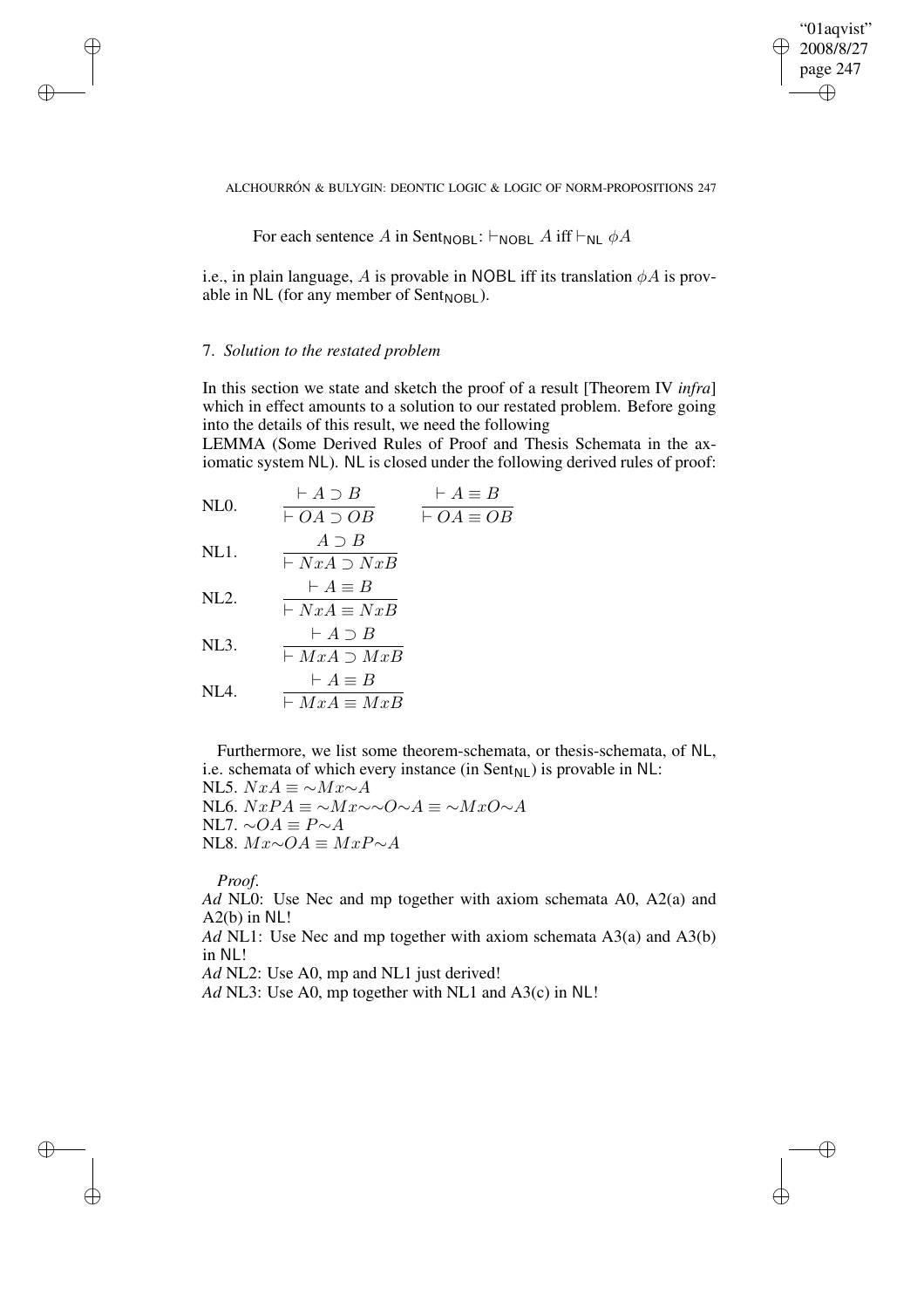"01aqvist" 2008/8/27 page 248 ✐ ✐

✐

✐

248 LENNART ÅQVIST

*Ad* NL4: Use A0, mp and NL3!

*Ad* NL5: Use A3(c) in NL together with A0, mp and NL2! *Ad* NL6: Use A2(c) together with A0, mp, NL2 and NL5! *Ad* NL7: Use A0, mp together with A2(c) and NL0! *Ad* NL8: Use NL7 together with NL4!

THEOREM IV. (Translation Theorem for the axiomatic system NOBL).  $NOBL = NOBLfrg[NL];$  i.e. for each sentence A in Sent<sub>NOBL</sub>:

 $\vdash_{\mathsf{NOBL}} A$  if and only if  $\vdash_{\mathsf{NL}} \phi A$ .

*Proof*. The proof is a bit lengthy and will be divided into an "*only if* " *part* and an "*if*" *part*.

"Only *if*" part: We are to show that A is provable in NOBL only if its translation  $\phi A$  is provable in NL, for any  $A \in$  Sent<sub>NOBL</sub>. We do so by induction on the length of the supposed NOBL-proof of A.

*Induction Basis.* The length of the supposed NOBL-proof  $= 1$ , so A is an instance of one or other of the axiom schemata A0–A5.

Suppose that  $A$  is an axiom under A0 so that  $A$  is a truth-functional tautology over Sent<sub>NOBL</sub>. Then  $\phi A$  is a tautology over Sent<sub>NL</sub> (the detailed proof of this is left to the reader), hence  $\phi A$  is an axiom under A0 in the proof theory of NL, hence  $\vdash_{NL} \phi A$ .

Suppose next that  $A$  is an axiom under A1, say, under the second S5schema in our list of such schemata. Then,  $A = \Box(B \supset C) \supset (\Box B \supset \Box C)$ , for some sentences B, C in Sent<sub>NOBL</sub>, so that  $\phi B$ ,  $\phi C$  are in Sent<sub>NL</sub> and  $\phi A = \phi(\Box(B \supset C) \supset (\Box B \supset C))$  is in Sent<sub>NL</sub> as well. The following is then an NL-proof of  $\phi A$ :

- 1.  $\Box(\phi B \supset \phi C) \supset (\Box \phi B \supset \Box \phi C)$ by the 2<sup>nd</sup> item in A1 in the axiomatics for NL
- 2.  $\Box \phi(B \supset C) \supset (\phi \Box B \supset \phi \Box C)$ from 1 by the definition of translation  $\phi$ , clauses (v) for  $\supset$ , and (vi)
- 3.  $\phi \Box (B \supset C) \supset \phi (\Box B \supset \Box C)$ from 2 by the definition of  $\phi$ , the same clauses
- 4.  $\phi(\Box(B \supset C) \supset (\Box B \supset \Box C))$ from 3 by the definition of  $\phi$ , clause (v) for  $\supset$

where  $4 = \phi A = Q.E.D.$  Hence,  $\vdash_{NL} \phi A$ , as desired.

✐

✐

✐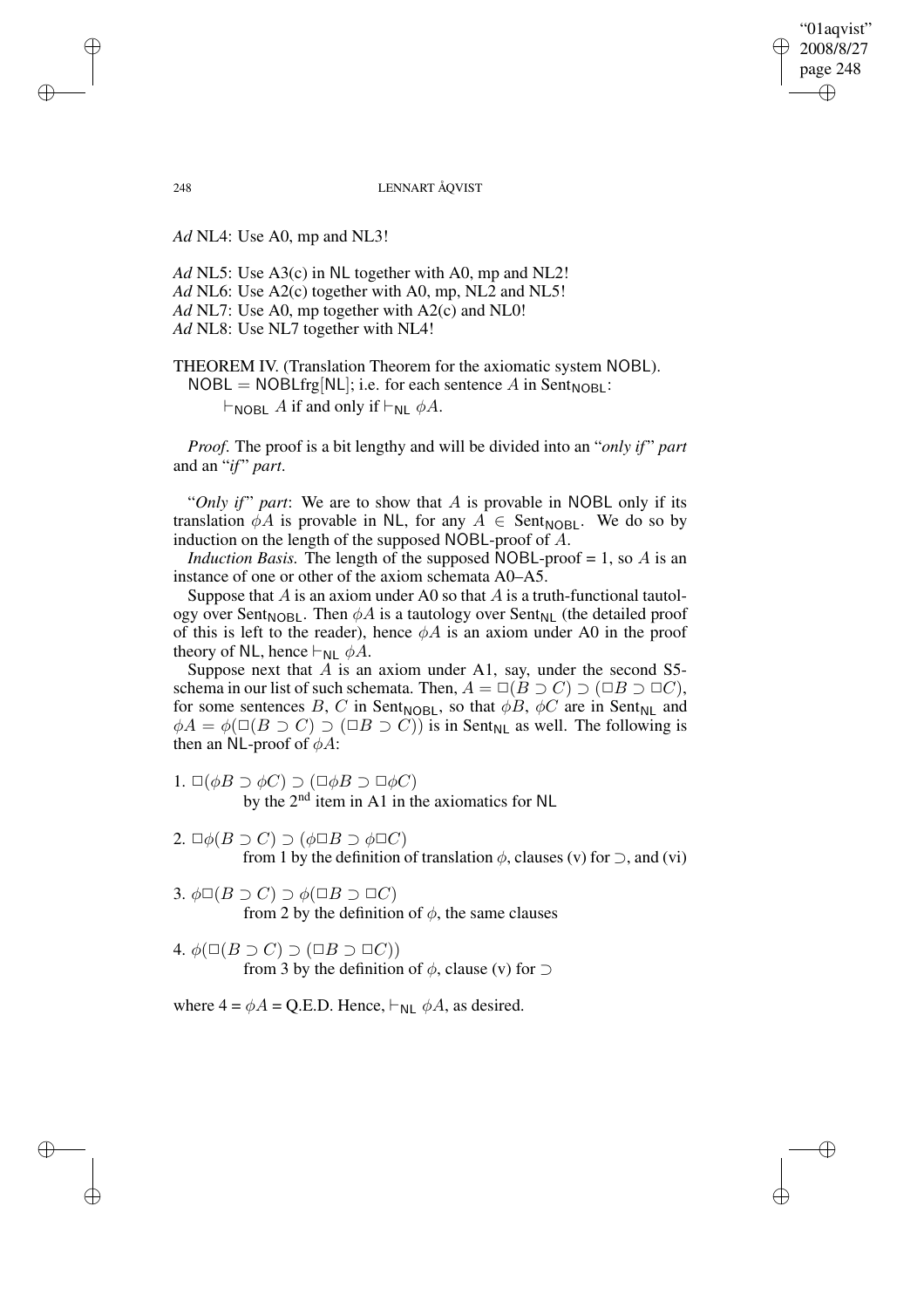✐

ALCHOURRÓN & BULYGIN: DEONTIC LOGIC & LOGIC OF NORM-PROPOSITIONS 249

A third illustrative case in the Induction Basis: suppose that  $A$  is an axiom under A4(d) so that  $A = (\neg oblxB \equiv prmx \sim B)$ , for some B in Sent<sub>NOBL</sub>. Then, φB is in Sent<sub>NL</sub> and  $\phi A = \phi(\neg \text{oblx } B \equiv \text{prm } x \sim B)$ . The following is then an NL-proof of  $\phi A$ :

| 1. $Mx \sim O\phi B \equiv MxP \sim \phi B$    | provable in NL by thesis schema NL8             |
|------------------------------------------------|-------------------------------------------------|
| 2. $Mx \sim O\phi B \equiv MxP\phi \sim B$     | from 1 by Def. $\phi$ , clause (iv)             |
| 3. $\phi(\neg oblxB) \equiv \phi(prmx \sim B)$ | from 2 by Def. $\phi$ , clauses (xvii), (xi)    |
| 4. $\phi(\neg oblxB \equiv prmx \sim B)$       | from 3 by Def. $\phi$ , clause (v) for $\equiv$ |

where  $4 = \phi A = Q.E.D.$  Hence the desired result that  $\vdash_{NL} \phi A$ .

The strategy of proof to be used in the remaining cases in the Induction Basis is sufficiently well illustrated already by the present simple cases: we appeal to relevant rules and axiom schemata in NL as well as to the derived rules of proof and thesis schemata in NL given in the Lemma above, together with applicable clauses in the definition of the translation  $\phi$  from Sent<sub>NOBL</sub> into Sent<sub>NL</sub> (Section 6.1 *supra*). These remaining cases can all be left to the reader as exercises. As usual, the division of cases in the Induction Basis follows the axiom schemata in NOBL.

*Induction Step.* There is a NOBL-proof of A of length  $> 1$ , and either (i) A is got by applying mp(modus ponens) to some NOBL-theses B and  $B \supset A$ , or (ii) A is of the form  $\Box B$  and is obtained by applying Nec (necessitation for  $\Box$ ) to some NOBL-thesis B.

*Case* (i): By the induction hypothesis  $\phi B$  and  $\phi (B \supset A)$  are both provable in NL. But, by the definition of  $\phi$ ,  $\phi(B \supset A) = \phi B \supset \phi A$ , so that  $\phi A$ follows by mp in NL. Hence,  $\vdash_{NL} \phi A$ .

*Case* (ii): By the induction hypothesis we have  $\vdash_{NL} \phi B$  in this case. We then obtain  $\vdash_{NL} \phi(\Box B)$  as follows:

1.  $\Box \phi B$   $\vdash_{\text{NI}} \phi B$ , Nec

✐

✐

✐

✐

2.  $\phi(\Box B)$  from 1 by Def. $\phi$ , clause (vi)

where  $2 = \phi A = Q.E.D.$  Hence  $\vdash_{NL} \phi A$ , as desired.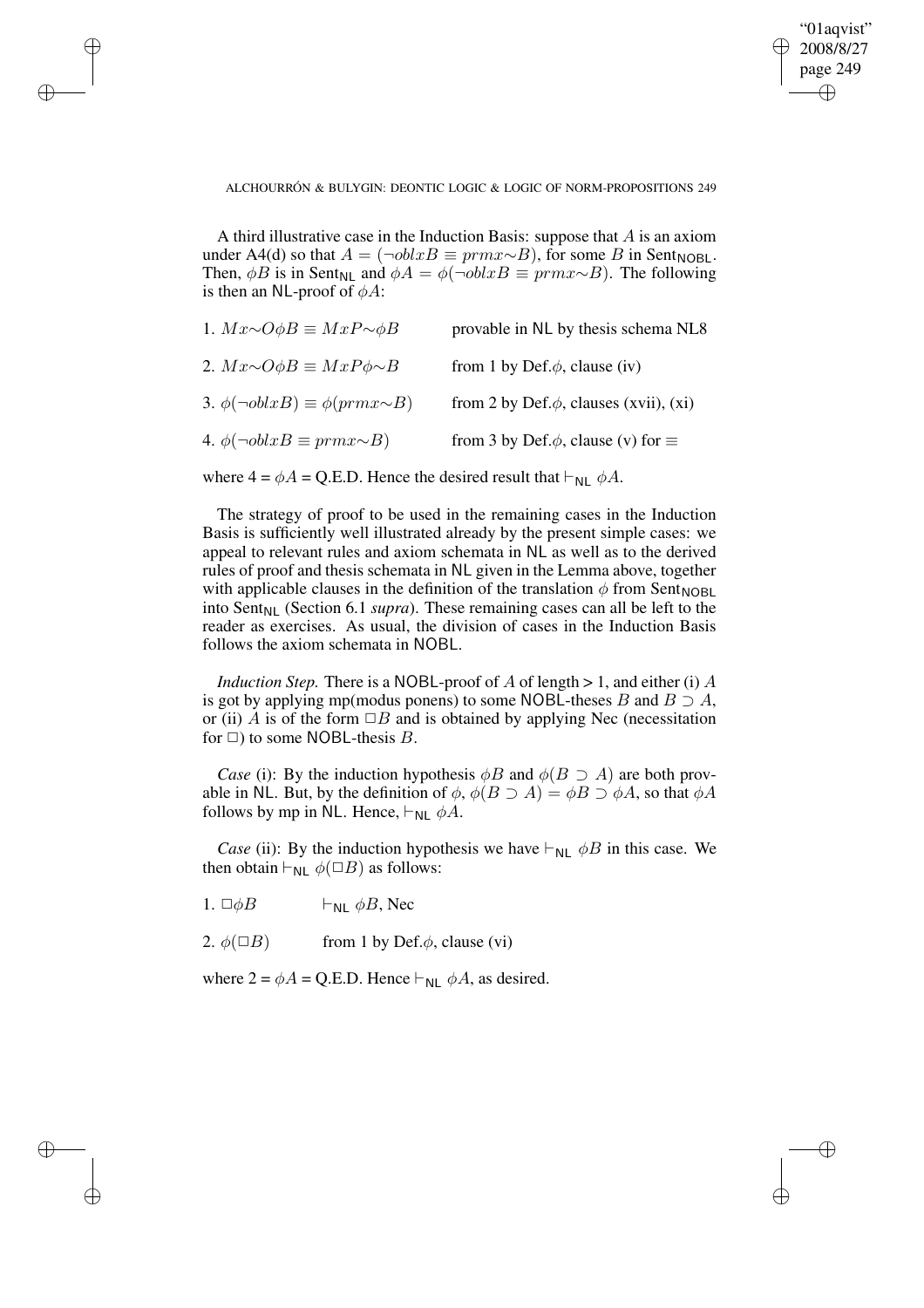"01aqvist" 2008/8/27 page 250 ✐ ✐

✐

✐

### 250 LENNART ÅQVIST

This completes the proof of the "only if" part.

"*If*" part: We must show that if  $\vdash_{NL} \phi A$ , then  $\vdash_{NOBL} A$ , or, contrapositively, that if A is *not* NOBL-provable [not:  $\vdash_{\text{NOBL}} A$ ], then  $\phi A$  is *not* NLprovable [not:  $\vdash_{NL} \phi A$ ], for any sentence A in Sent<sub>NOBL</sub>. This part is harder, because proof-theoretical methods seem to be less "natural" here; however, in view of our soundness and completeness results for the axiomatic systems NOBL and NL, the problem is not too difficult to cope with.

We would like to argue in accordance with the following

*Strategy of Argument*:

1. not:  $\vdash_{\text{NOBL}} A$  [A is not provable in NOBL] hypothesis

| 2. not: $\vDash_{\text{NOBL}} A [A \text{ is not valid in NOBL}]$ | from 1 by the        |
|-------------------------------------------------------------------|----------------------|
|                                                                   | completeness of NOBL |

3. not:  $M, w \models A$ , for some NOBL(= NL)-model  $M = (W, R, U, S, V, v)$  and some w in W from 2 by the definition of NOBL-validity

We now claim that this  $NL (= NOBL)$ -model has the property that for all B in Sent<sub>NOBL</sub> and all w' in  $W: M, w' \models B$  iff  $M, w' \models \phi B$ . Then:

| 4. not: $M, w \models \phi A$                                           | from 3 by $M$ having the property<br>claimed |
|-------------------------------------------------------------------------|----------------------------------------------|
| 5. not: $\models_{\mathsf{NL}} \phi A [\phi A \text{ is not NL-valid}]$ | from 4 by the definition of<br>NL-validity   |

6. not:  $\vdash_{NL} \phi A$  [ $\phi A$  is not NL-provable] from 5 by the soundness of NL

where 6 is our desired conclusion.

The crux of this argument is obviously isolated at one single point, viz. the claim that the given  $NOBL(= NL)$ -model M has the desired property indicated above. On the basis of that claim the crucial step from 3 to 4 is fully justified and the "if" part is seen to go through as a whole. What remains to be done, then, is to prove the following result:

✐

✐

✐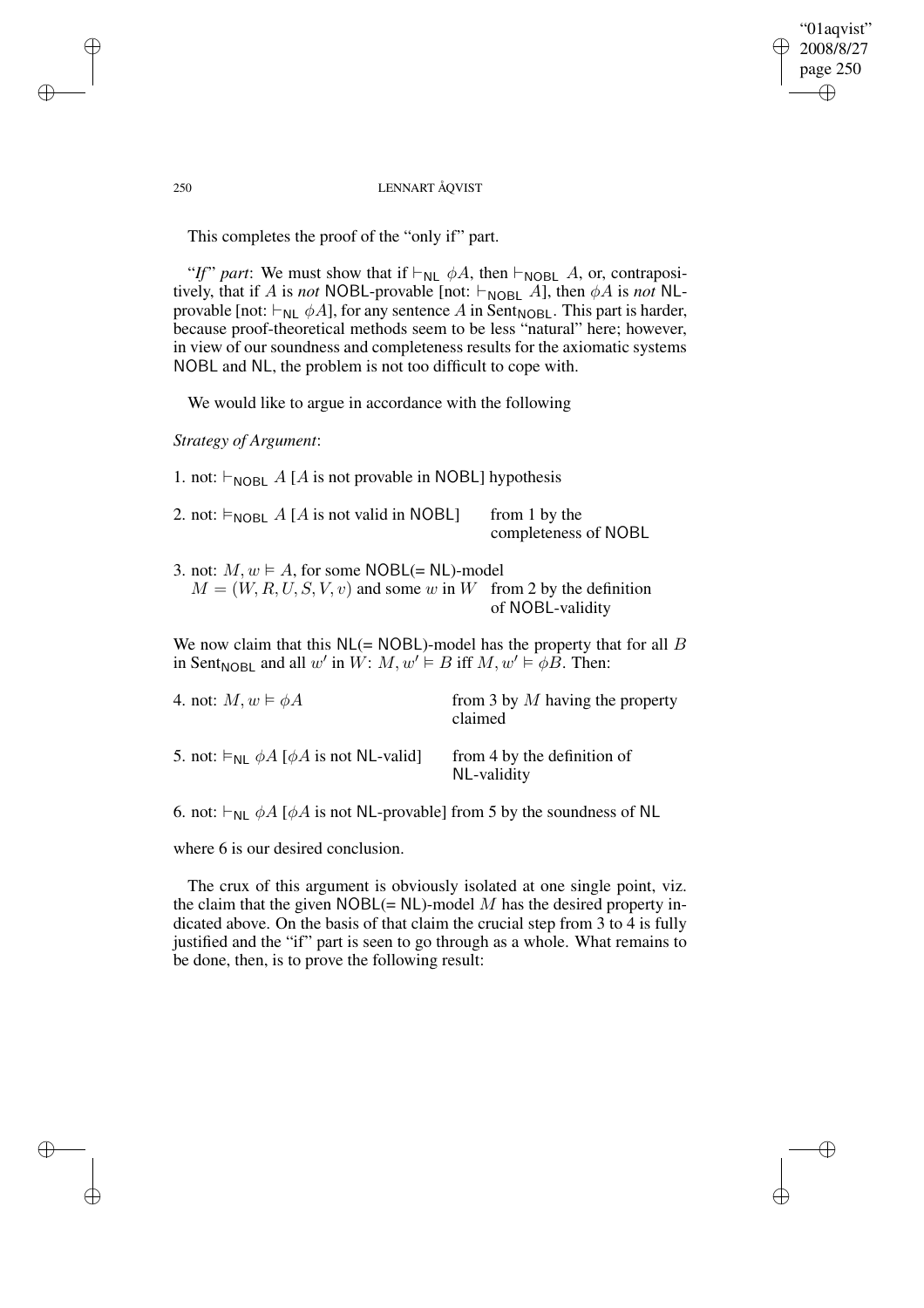"01aqvist" 2008/8/27 page 251 ✐ ✐

✐

✐

ALCHOURRÓN & BULYGIN: DEONTIC LOGIC & LOGIC OF NORM-PROPOSITIONS 251

CRUCIAL CLAIM. Let  $M = (W, R, U, S, V, v)$  be any NOBL(= NL)-model. Then, for all A in Sent<sub>NOBL</sub> and all w in W:  $M, w \models A$  iff  $M, w \models \phi A$ .

*Proof.* By induction on the length of A. By the definition of the translation  $\phi$ , the three cases in the induction basis are seen to be trivial. For the same reason, in the induction step, the cases involving Boolean compounds and NOBL-sentences having deontic or alethic modal operators as their main connective  $(O, P, \Box, \Diamond)$  go through easily. For example, in the *Case*  $A = OB$ :

| 1. $M, w \models OB$ iff for each w' in W<br>with $wRw'$ : $M, w' \vDash B$            | by condition $(4)$ [Section 2.2] in the<br>definition of truth at $w$ in $M$ (viewed as<br>a NOBL-model) |
|----------------------------------------------------------------------------------------|----------------------------------------------------------------------------------------------------------|
| 2. $M, w \models O\phi B$ iff for each w' in W<br>with $wRw'$ : $M, w' \models \phi B$ | by condition $(4)$ in the definition of truth<br>at $w$ in $M$ (viewed as an NL-model)                   |
| 3. $M, w' \models B$ iff $M, w' \models \phi B$                                        | by the induction hypothesis, $w'$ being<br>any member of $W$                                             |

Hence:

✐

✐

✐

✐

| 4. (Right member of 1)<br>iff (right member of 2) | from 3 by elementary steps                                                                          |
|---------------------------------------------------|-----------------------------------------------------------------------------------------------------|
|                                                   | 5. $M, w \models OB$ iff $M, w \models O\phi B$ from 1, 2, 4 by transitivity of "iff"               |
|                                                   | 6. $M, w \models OB$ iff $M, w \models \phi(OB)$ from 5 by the definition of $\phi$ , clause (viii) |

where  $6 = Q.E.D.$  in the present case, as desired. The remaining possibilities here, i.e. *Cases*  $A = PB$ ,  $\Box B$ ,  $\Diamond B$ , are handled in the same vein.

Somewhat more excitingly, consider next some cases involving NOBLsentences having our characteristic primitive one-place normative operators as their main connective.

*Case*  $A = OBLxB$ . We are required to show that  $M, w \models OBLxB$  iff  $M, w \models \phi(OBLxB)$ . Well, for any B in Sent<sub>NOBL</sub> and any w in W, we clearly have: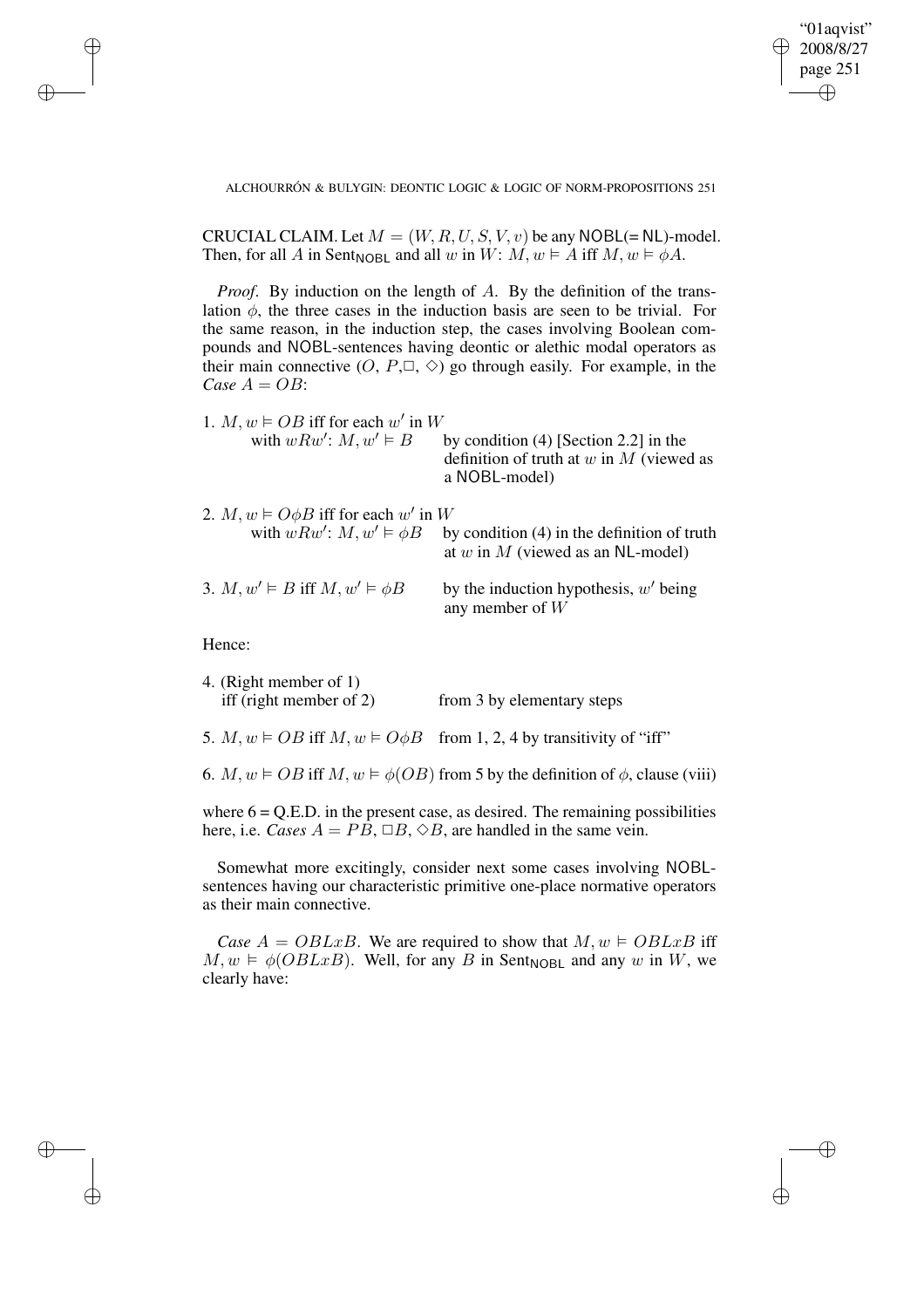$\bigoplus$ 

✐

### 252 LENNART ÅQVIST

| 1. $M, w \models OBLxB$ iff for each w'' with<br>$w(S_{v(x)}/R)w''$ : $M, w'' \models B$ | by $(7.1^*)$ in the definition of truth<br>at w in M (viewed as a NOBL-model)                                          |
|------------------------------------------------------------------------------------------|------------------------------------------------------------------------------------------------------------------------|
| 2. $M, w \models NxO\phi B$ iff for each w'' with                                        | $w(S_{v(x)}/R)w''$ : $M, w'' \models \phi B$ by (7.1*) in the definition of truth<br>at w in M (viewed as an NL-model) |
| 3. M, $w'' \models B$ iff $M, w'' \models \phi B$                                        | by the induction hypothesis,<br>$w''$ being any member of W                                                            |
| Hence:                                                                                   |                                                                                                                        |
| 4. (Right member of 1)<br>iff (right member of $2$ )                                     | from 3 by elementary reasoning                                                                                         |
| 5. $M, w \models OBLxB$<br>iff $M, w \models NxO\phi B$                                  | from 1, 2, 4 by transitivity of "iff"                                                                                  |
| 6. $M, w \models OBLxB$<br>iff $M, w \models \phi(OBLxB)$                                | from 5 by the definition of $\phi$ , clause (xii)                                                                      |

# where  $6 = Q.E.D.$

✐

✐

✐

✐

The *Cases*  $A = PRMxB$ ,  $A = prmxB$ , and  $A = oblxB$  are handled in the same spirit and can be left to the reader.

The remaining cases involving normative operators prefixed by a *single* strong negation-sign can also be left to the reader. Similarly for the cases where we have a *double strong* negation  $\neg$  as a prefix to any of the four original normative operators in NOBL.

This completes the inductive proof of our Crucial Claim. Hence, the proof of the Translation Theorem IV is complete as well.  $\Box$ 

# 8. *Some glimpses beyond*

Throughout this section and its subsections I will allow myself to use the notation introduced in the present paper, even when directly quoting from contributions by our colleagues.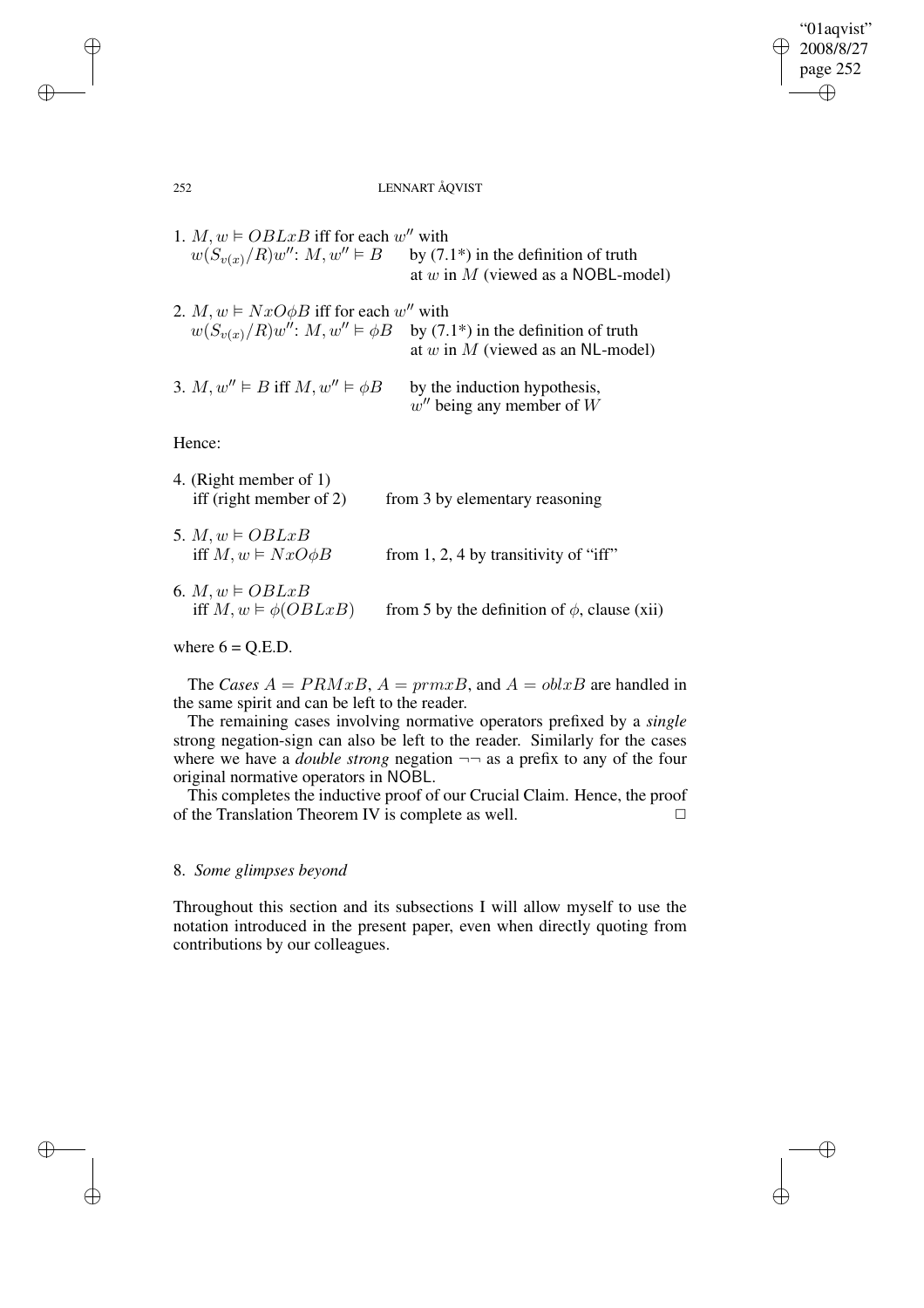✐

### ALCHOURRÓN & BULYGIN: DEONTIC LOGIC & LOGIC OF NORM-PROPOSITIONS 253

# 8.1. *Useful thesis-schemata provable in* NOBL *and due to Alchourrón (1969)*

✐

✐

✐

✐

We now list some thesis-schemata all instances of which can be seen to be provable in the system NOBL. We leave the proof of this fact to the reader. *Hint* : Use the formulation of the proof theory of NOBL given in Section 5.3 together with the main result of this paper — the Translation Theorem IV for NOBL, as stated and proved in Section 7 *supra* ! In the right column we indicate the names given in Alchourrón (1969, pp. 250 ff.) to the thesisschemata under consideration here.

| $(\alpha)$ OBLxA $\equiv \sim prmx \sim A$<br>$(\beta)$ obl $xA \equiv \sim PRMx \sim A$ | $TN-8$<br>$TN-9$                 |
|------------------------------------------------------------------------------------------|----------------------------------|
|                                                                                          |                                  |
| $(\gamma) \sim PRMxA \equiv oblx \sim A$                                                 | $TN-10$                          |
| $(\delta) \sim prmxA \equiv OBLx \sim A$                                                 | $TN-11$                          |
| $(\varepsilon)$ ~OBLxA $\equiv prmx \sim A$                                              | $TN-12$                          |
| $(\zeta) \sim \text{obl} x A \equiv \text{PRM} \sim A$                                   | $TN-13$                          |
| $(\eta) \neg PRMxA \equiv OBLx \sim A$                                                   | $TN-14$                          |
|                                                                                          | $[= A4(a)$ in Section 5.3 supra] |
| $(\theta)$ $\neg prmxA \equiv oblx \sim A$                                               | $TN-15$ [= A4(b)]                |
| $(\iota) \neg OBLxA \equiv PRMx \sim A$                                                  | $TN-16$ [= A4(c)]                |
| $(\kappa)$ $\neg oblxA \equiv prmx \sim A$                                               | $TN-17$ [= A4(d)]                |
| ( $\lambda$ ) $PRMxA \equiv \neg OBLx \sim A$                                            | $TN-18$                          |
| $(\mu) \, prmxA \equiv \neg oblx \sim A$                                                 | $TN-19$                          |
| $(\nu)$ OBL $xA \equiv \neg PRMx \sim A$                                                 | $TN-20$                          |
| $(\xi)$ obl $xA \equiv \neg prmx \sim A$                                                 | $TN-21$                          |
| $(\pi) \sim PRMxA \equiv prmxA$                                                          | $TN-22$                          |
| $(\rho) \sim \neg prmxA \equiv PRMxA$                                                    | $TN-23$                          |
| $(\sigma) \sim \neg OBLxA \equiv oblxA$                                                  | $TN-24$                          |
| $(\tau) \sim \neg \text{obl} x A \equiv \text{OBL} x A$                                  | $TN-25$                          |
| $(\varphi)$ $OBLx(A\&B) \equiv (OBLxA\&OBLxB)$                                           | $TN-26$                          |
| $(\psi) \, prmx(A \vee B) \equiv (prmxA \vee prmxB)$                                     | $TN-27$                          |
|                                                                                          |                                  |
| $(\chi)$ (PRMxA $\vee$ PRMxB) $\supset$ PRMx(A $\vee$ B) TN-28)                          |                                  |
| (v) $\left(\text{obl}x(A\&B\right) \supset \left(\text{obl}xA\&\text{obl}xB\right)$      | TN-29)                           |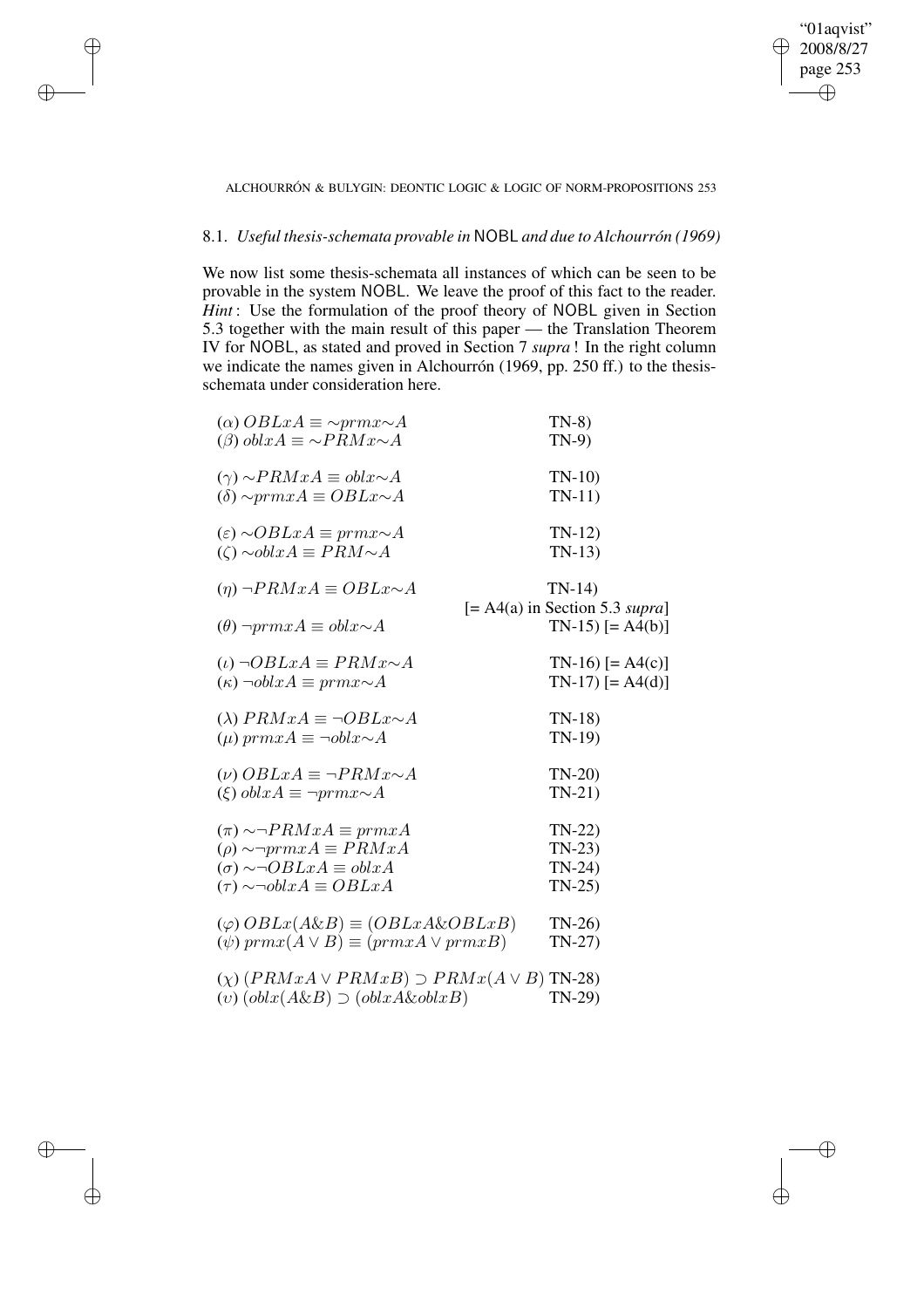✐

### 254 LENNART ÅQVIST

Alchourrón (1969, p. 253) observes that the "full" distribution principles for O over & and for P over  $\vee$  in Deontic Logic are also valid for the operators  $OBLx$  and  $prmx$  in his Normative Logic — as indicated by his TN-26) and TN-27) [= our  $(\varphi)$  and  $(\psi)$ ], where the main connective is  $\equiv$ . The situation is different with respect to the principles TN-28) and TN-29): he carefully points out that their converses fail to be valid, so that for his notions of strong permission and weak obligation the implication in  $(\chi)$  and  $(v)$  holds in only one direction, viz. the one just indicated.

# 8.2. *The notion and the principle of prohibition: some validities and nonvalidities in* NOBL *and* NL

Alchourrón (1969, p. 253) proposes the following definition of a strong notion of *normative prohibition* :

Df-PROHB.  $PROHBxA =_{df} \neg PRMXA$ 

Forgetting for the time being about a possible weak variant of this notion, we may think of Df-PROHB as being added to our system NOBL. Bearing in mind our definition  $D1'$  in Section 4 above we clearly obtain the following result in NL extended with Df-PROHB, where we then think of it as being added to NL supplemented with D1':

(ω) PROHBxA ≡ Nx∼PA

Furthermore, let us now state some laws valid for  $PROHBx$ , which we formulate in our system NOBL, and where we indicate the matching Alchourrón (1969) names immediately to the left of the thesis-schemata concerned:

TN-30)  $PROHBxA \equiv \neg PRMxA$ TN-31)  $PROHBxA \equiv OBLx \sim A$ 

TN-32)  $OBLxA \supset PRMxA$  cf. A3(e) in our axiomatics for NOBL TN-33)  $oblxA \supset prmxA$  cf. A3(f) in our axiomatics for NOBL TN-34)  $PROHBxA \supset PRMx \sim A$  cf. A2(d) in DL with  $\sim A$  for A

With respect to the last three schemata Alchourrón (1969, p. 254) points out that obligation implies permission of the same kind, and that prohibition implies the strong permission of the negation. He then goes on (*ibid*.) to make the following interesting remarks:

✐

✐

✐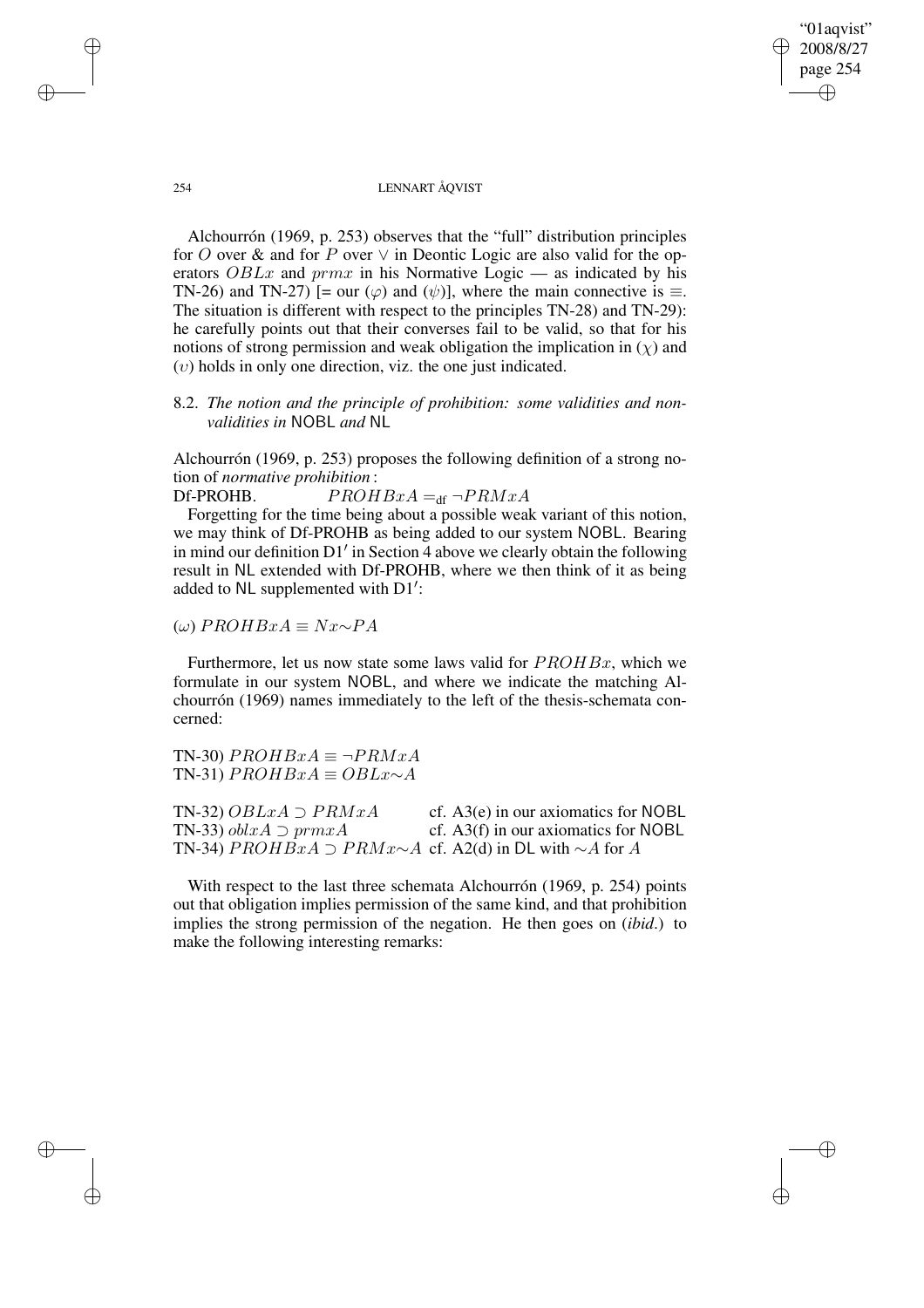"01aqvist" 2008/8/27 page 255 ✐ ✐

✐

✐

ALCHOURRÓN & BULYGIN: DEONTIC LOGIC & LOGIC OF NORM-PROPOSITIONS 255

Many authors have expressed their doubts about the legitimacy of accepting as logically true such principles. They argue in the following way: If obligation logically implies permission then it is logically impossible for something to be obligatory and not permitted, *i.e.*, prohibited. This, however, is not only not impossible but it is frequently found in experience. It is not uncommon that states of affairs are qualified as obligatory and also as prohibited. Of course, this is a regrettable situation, but not an impossible one, and lawyers know how frequent it is.

This argument has been directed against

✐

✐

✐

✐

$$
\vdash (Op \supset Pp)
$$

which, in deontic logic, is equivalent to

 $\vdash \sim (Op \& Php)$  [scil. where, in our DL, Php means  $\sim Pp$ )

But if the argument is analyzed, it may be seen that the concepts referred to in it are the normative and not the deontic ones. With respect to the normative operators the incompatibility of obligation and prohibition does not hold.

The following is not a law of normative logic:

$$
\sim (OBLxp \& PROHBxp),
$$

and this formula is not equivalent to TN-32).

Strong obligation implies strong permission, but prohibition is compatible with strong permission. The following is not valid:

 $\sim$ (PROHBxp & PRMxp).

Sometimes, the preceding argument has not been considered conclusive. The explanation for this opinion must, I think, be sought in the ambiguity of the notion of permission, because when "permission" is used in the weak normative sense, then it is true that it is incompatible with prohibition.

Alchourrón (1969, pp. 254–255)

Alchourrón then goes on to point out that, in spite of the non-validity in his normative logic of the schema ~( $PROHBxp \& PRMxp$ ), the situation just described above is reflected in the validity in his logic of the following theorem: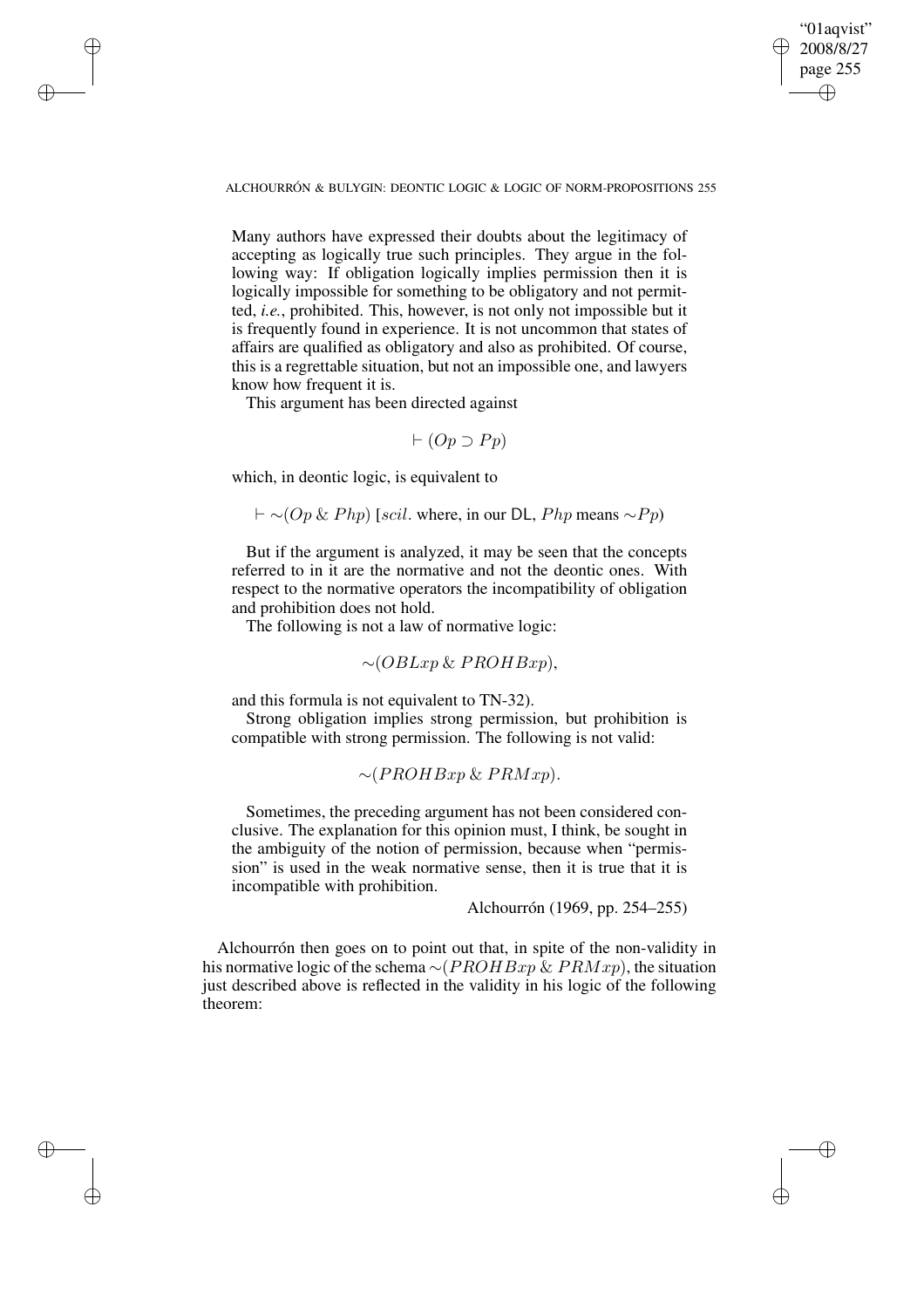"01aqvist" 2008/8/27 page 256 ✐ ✐

✐

### 256 LENNART ÅQVIST

TN-35)  $\sim$ (*PROHBxA & prmxA*)

which is clearly valid in NOBL + Df-PROHB as well. He also explains why the schema

 $∼(PROHBxp & PRMxp)$ 

fails to be valid in his normative logic; we leave to the reader the task of establishing the same result for our system NOBL + Df-PROHB.

In a section dealing *inter alia* with the so-called principle of prohibition [Alchourrón (1969, p. 258 f.)] our author observes that prohibition and weak permission are not only incompatible with each other but are logically exhaustive as well. This, he notes, shows another analogy between normative and deontic logic, viz.

| Normative Logic                         | Deontic Logic                                              |
|-----------------------------------------|------------------------------------------------------------|
| $TN-49$ $\vdash$ $(PROHBxA \vee prmxA)$ | $TN-11$ $\vdash$ $(PhA \lor PA)$<br>[where $Ph = \sim P$ ] |

But he is careful to point out that prohibition and strong permission are not logically exhaustive, because the schema

$$
(PROHBxA \vee PRMxA)
$$

fails of validity in his normative logic (and, we may add, in NOBL + Df-PROHB as well). And his reason for this being so deserves to be quoted (p. 259):

I think that all this is in agreement with our intuitions, in the sense that it is perfectly possible, for a given authority  $x$ , that there exists a possible state of affairs  $p$  in relation to which  $x$  has not issued any norm permitting nor any norm prohibiting it. In such a case it may be said that  $x$  has not determined any normative character for  $p$ , though perhaps he has normatively characterized not- $p$ .

8.3. *Two controversial aspects of the Alchourrón-Bulygin Deontic Logic: the deontic status of tautologies and the problem of iteration of deontic operators*

In Alchourrón & Bulygin (1973, p. 679) the authors observe that their deontic logic (= their logic of norms) comes very close to von Wright's first

✐

✐

✐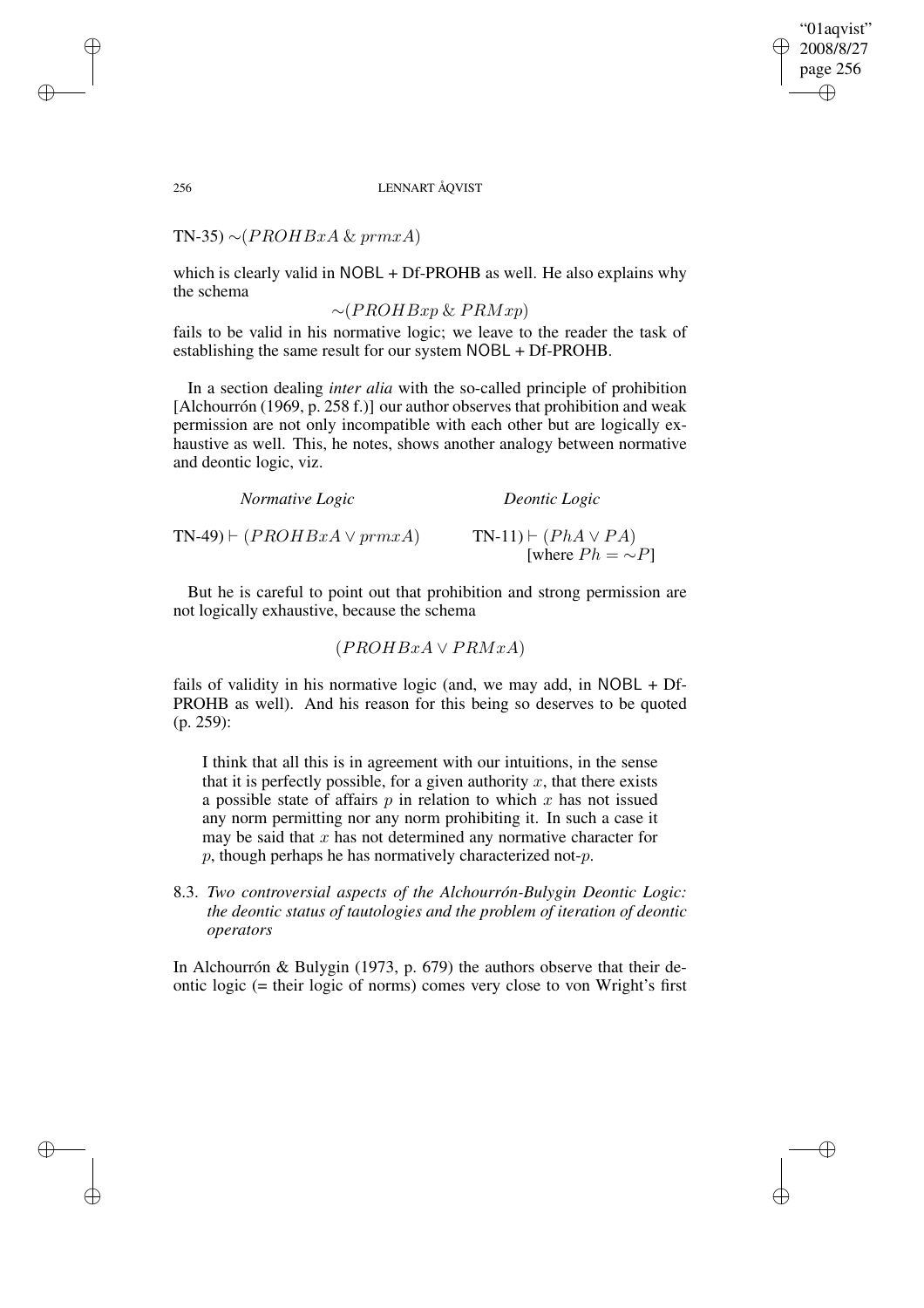✐

ALCHOURRÓN & BULYGIN: DEONTIC LOGIC & LOGIC OF NORM-PROPOSITIONS 257

system<sup>5</sup> and that his first deontic calculus proves to be an adequate reconstruction of the *prescriptive* notions of permission and obligation. On p. 679 of their paper they make two interesting, though (in my opinion) debatable, comments:

i. If we wish to reconstruct the legal prescriptive discourse as closely as possible to ordinary usage, we must reject as meaningless (illformed) those deontic expressions in which a deontic operator is followed by a contradictory or a tautological expression, because they do not prescribe (command or permit) any particular state of affairs. On the other hand, such a rejection would lead to a very complicated calculus. It is for such purely formal reasons that most logicians, including von Wright, accept as well-formed formulas (and eventually as axioms) expressions of the form  $'Or'$  or  $'Pt'$ (where 't' stands for a tautology).

ii. We must exclude expressions in which a deontic operator occurs within the scope of another deontic operator. This is so because the content of a norm must be an action, an activity or a state of affairs which is the result of an action or an activity. Therefore, the expression following a deontic operator must be a *description* of one of these things, but it cannot be a prescription. In other words, deontic operators generate norms out of descriptions of a certain kind, but they cannot generate norms out of norms. This rules out the iteration of deontic operators. The authors' italics.

Let me comment on these two quotations in turn. *Ad* i.

The axiom schema A2(a) in the proof theory of our DL is obviously not well formed in the Alchourrón-Bulygin (1973) deontic logic, since the latter does not have the alethic modal operator  $\Box$  among its primitive logical constants. However, using Nec, A2(a) and mp in our DL, we readily obtain the rule of proof:

# from  $\vdash A$  to infer  $\vdash OA$

as a *derived* rule of proof in DL, which is precisely at issue in the first passage quoted here. In the present paper, then, we certainly belong to the class of "most logicians, including von Wright", spoken of in this passage. Our reason for accepting that rule is not just "purely formal", however, it is also bound up with the issue of adequately explicating the *semantical* notion of

 $<sup>5</sup>$  See von Wright (1951).</sup>

✐

✐

✐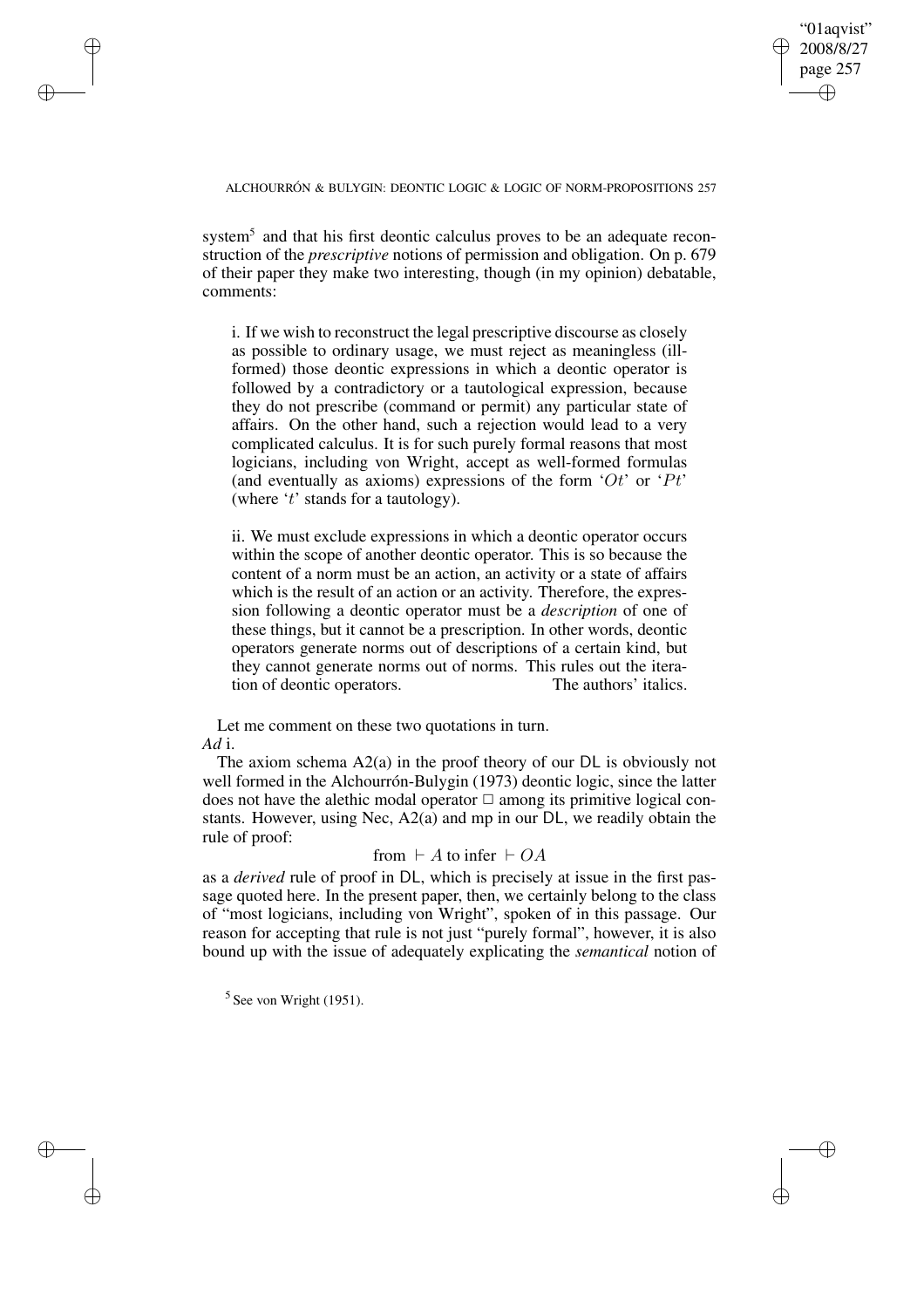✐

### 258 LENNART ÅQVIST

"state of affairs" or "particular state of affairs". It seems to me that Alchourrón and Bulygin take an unnecessarily narrow view here of this admittedly important notion.

### *Ad* ii.

Nor does the Alchourrón-Bulygin rejection of iteration of deontic operators strike me as entirely convincing. Suppose that we add to the axiom schemata under A2 in DL the following "reduction laws":

| $OA \equiv OOA$ | $PA \equiv PPA$ |
|-----------------|-----------------|
| $OA \equiv POA$ | $PA \equiv OPA$ |

In the spirit of Chellas (1980, sect. 4.4, pp. 147 ff.) let us mean by a *deontic modality* any sequence of the DL-operators  $\sim$ , O, and P, and · (= the empty sequence of those operators). Now, by Theorem 4.27 in Chellas (1980, p. 154) the axiomatic system which results from such an addition will contain a so-called *normal KD45-system* having at most *six* distinct *irreducible deontic modalities*, viz.  $\cdot$  (the empty sequence), O, P, and their negations  $\sim$ , ∼O, and ∼P (the first three of which are affirmative, the remaining three negative). The moral about deontic modalities in systems of the present sort (e.g. DL + the four reduction laws above) is that *iteration is vacuous*: any sequence of Os and Ps can always be *reduced to its innermost term* [again, see Chellas (1980, p. 154)].

How do these observations affect our assessment of the Alchourrón-Bulygin rejection of iteration of deontic operators? In order to be able to answer this question satisfactorily we must, I suggest, consider a third illuminating quotation from their 1973 paper. On p. 689 they argue as follows (where I may still be allowed the notation used in my present paper):

The interpretation of deontic formulae with iterated operators presents some difficulties which did not escape von Wright's attention. Let us consider, as an example, the iteration of the operator O. In view of the distinction between the prescriptive and the descriptive deontic operators, four different cases are to be considered:

| (1) | OOp       |
|-----|-----------|
| (2) | OBLxOp    |
| (3) | OOBLxp    |
| (4) | OBLxOBLyp |

The first formula ' $OOp'$  is a norm whose content is another norm

 $(O<sub>p</sub>)$ . If we accept that only actions or states of affairs resulting

✐

✐

✐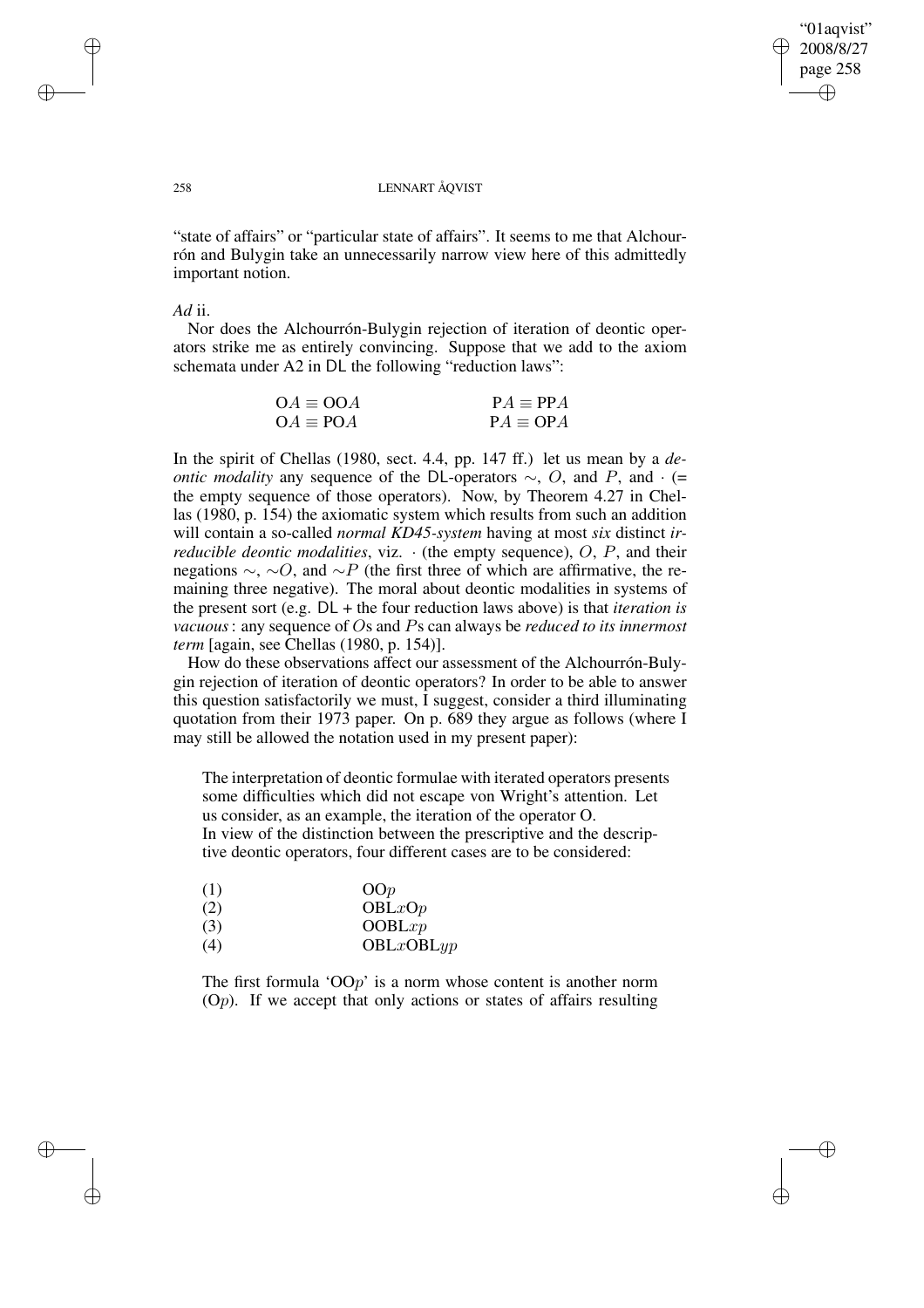✐

from actions can be the contents of norms (section 6), then the formula 'OOp' must be rejected as meaningless. This result appears to be in accordance with von Wright's opinion (NA 189; EDL 91); norms cannot be the contents of norms.

For similar reasons we decide to reject the formula (2). In the expanded form it amounts to 'NxOOp'. Part of this formula  $(OOp)$ is a meaningless expression; this is why we prefer to consider the whole formula as meaningless.

The formula (3) is a norm whose content is a normative proposition. In the expanded form it amounts to 'ONxOp', *i.e.*, it is a norm to the effect that the authority x ought to issue a norm of the form ' $Op'$ . This is exactly what von Wright understands by 'norms of higher order', that is, norms that prescribe (enjoin, permit or prohibit) the performance of *normative actions*, i.e., actions consisting in promulgating (or derogating) other norms. An example of a norm of higher order of the form  $OOBLxp$  may be found among the current prescriptions of a penal code: 'Homicide shall be punished with imprisonment from eight to 25 years' can be interpreted as a norm directed to the judge, enjoining him to issue a norm condemning to imprisonment everybody who has committed homicide.

After commenting on such an important kind of norms of higher order as so-called norms of competence, Alchourrón & Bulygin (1973, p. 690) make the following concluding observation with respect to the formula (4):

Finally, the formula OBLxOBLyp (*scil.* where  $x \neq y$ ) is a normproposition asserting the existence of a norm of higher order, i.e., asserting that the authority  $x$  has issued a norm to the effect that another authority y should issue a norm of the form  $Op$ ; so its expanded form is  $NxONyOp$ . Here we must distinguish between different authorities, for the limiting case of a self-prescription (autonomous norm) where  $x = y$  is of little interest in law. This fact makes it advisable to use subscripts in order to indicate the corresponding authority: 'OBL $x$ OBL $yp$ ' would then correspond to ' $NxONyOp'$ .

Alchourrón & Bulygin (1973, pp. 689–690)

### *Remarks*

✐

✐

✐

✐

(1) As an alternative to our authors' rejection of the formula (1) [in their list above] as meaningless we may well, I suggest, adopt the Chellas strategy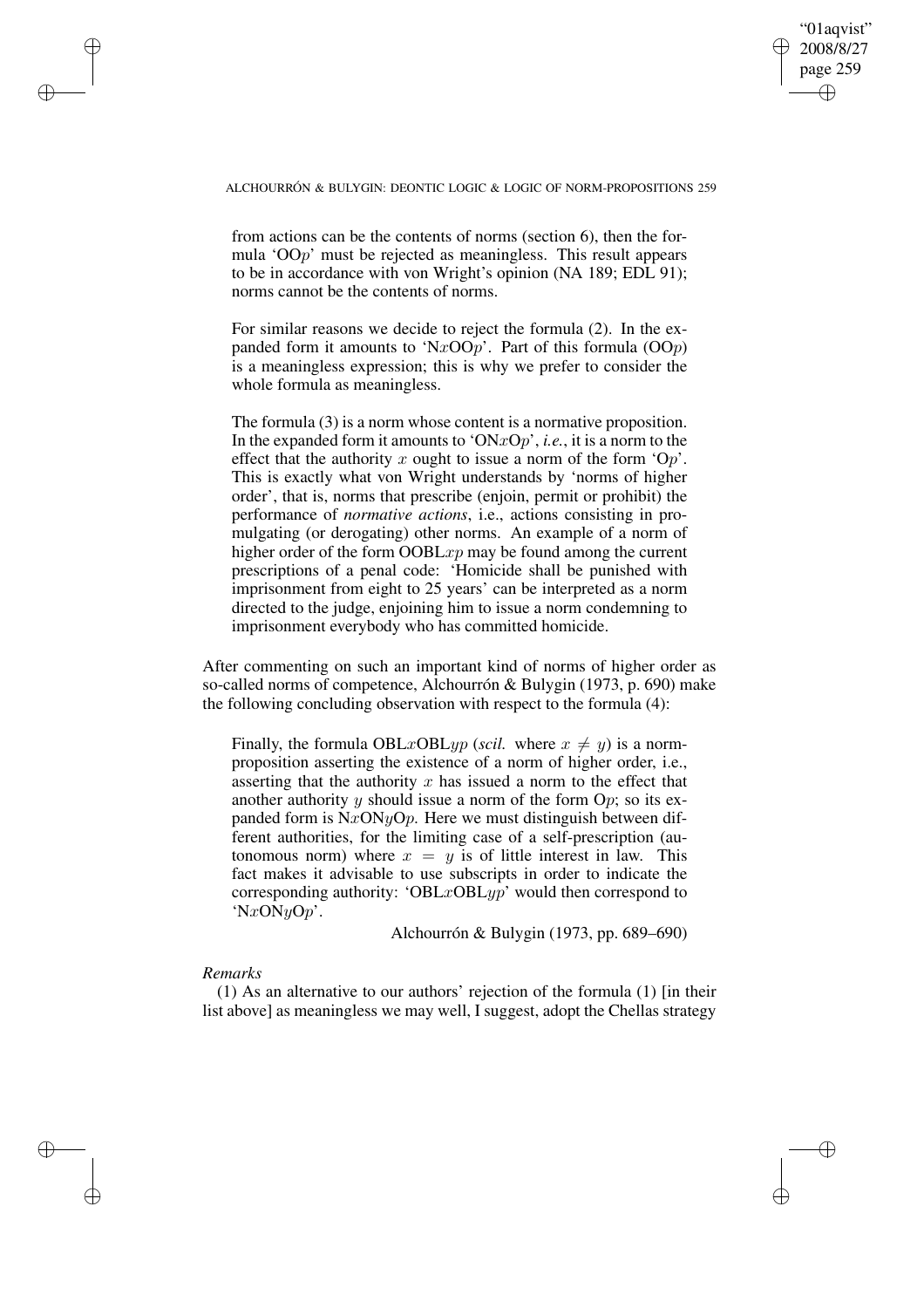"01aqvist" 2008/8/27 page 260 ✐ ✐

✐

✐

### 260 LENNART ÅQVIST

of treating  $OOp$  as equivalent to and reducible to its innermost term  $Op$  on the basis of the reduction thesis

# $OA \equiv OOA$

The problematic formula  $OOp$ , i.e. (1), then turns out to mean the very same thing as the plain and simple  $Op$  and hence is perfectly meaningful, as is readily verified in the semantics for so-called *normal KD45-systems* (spoken of above).

(2) A similar alternative strategy works nicely also in the case of the formula (2): as observed by our authors, it amounts in its expanded form to  $NxOOp$ , which reduces to the simpler and perfectly meaningful formula  $NxOp$  in our system NL extended with appropriate axioms (reduction laws) and definitions, notably D3 in Section 4 *supra*. Thus, nor does the formula (2) have to be rejected as meaningless on our preferred alternative strategy.

(3)–(4) I have no objections whatsoever to Alchourrón's and Bulygin's perceptive discussion of the formulae (3) and (4) in their list; it strikes me as genuinely important and illuminating.

> Department of Law Uppsala University P.O.Box 512 751 20 Uppsala SWEDEN E-mail: Lennart.Aqvist@jur.uu.se

# **REFERENCES**

- Åqvist, L. (1973): The Emotive Theory of Ethics in the Light of Recent Developments in Formal Semantics and Pragmatics. In *Modality, Morality, and Other Problems of Sense and Nonsense. Essays Dedicated to Sören Halldén*, pp. 130–141. Lund: Gleerup, 1973.
- Åqvist, L. (1987): *Introduction to Deontic Logic and the Theory of Normative Systems.* Napoli: Bibliopolis, 1987.
- Alchourrón, C.E. (1969): Logic of Norms and Logic of Normative Propositions. *Logique et Analyse* 12 (1969), 242–268.

✐

✐

✐